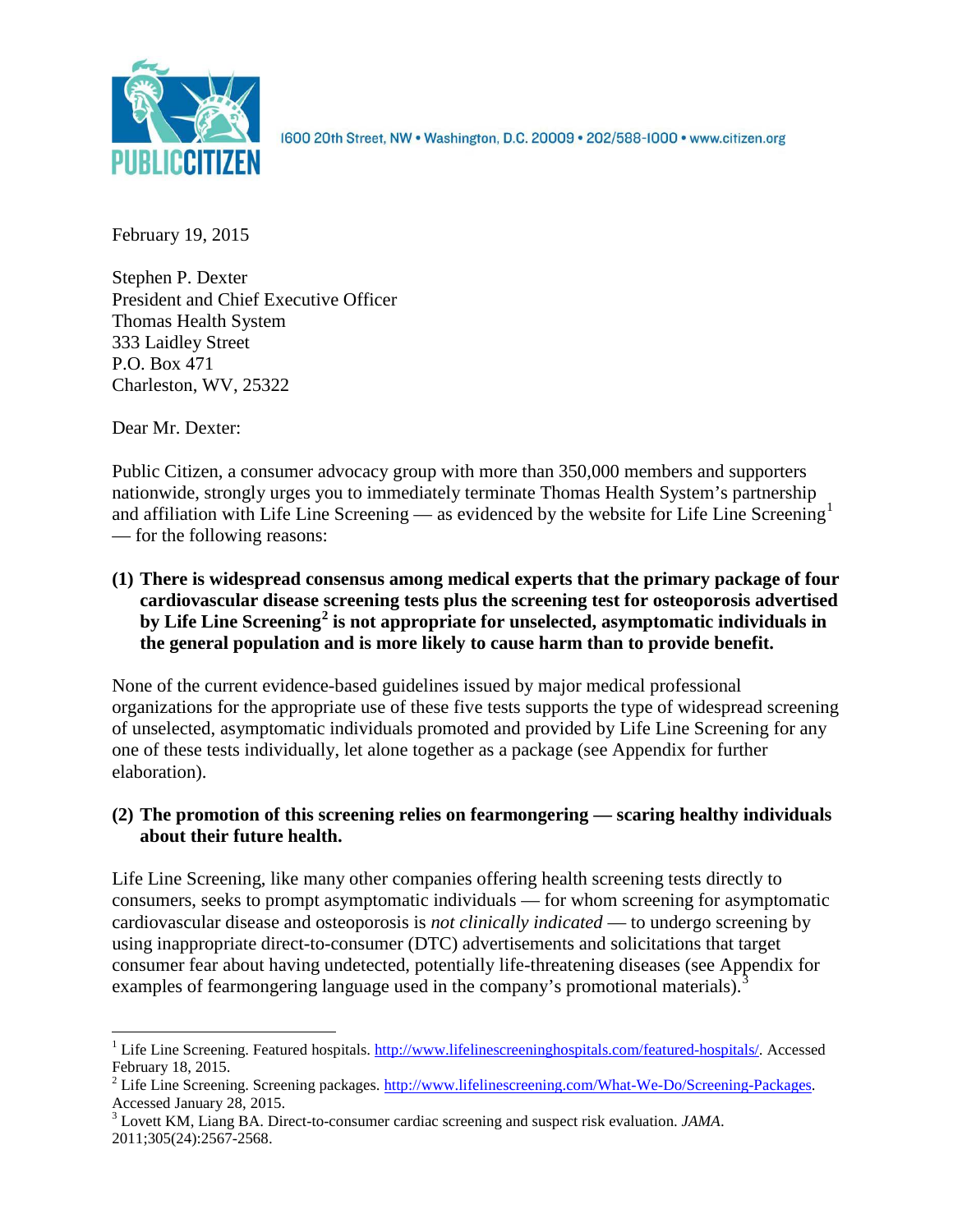# **(3) For many people, false-positive test results from this screening can lead to unfounded anxiety and additional unnecessary, risky, and costly diagnostic procedures and treatment interventions.**[4](#page-1-0),[5](#page-1-1)

Because this screening is performed broadly on *unselected, predominantly asymptomatic populations* (i.e., those not at significant risk), many people will have false**-**positive test results. False-positive results can cause unfounded anxiety and lead to additional diagnostic procedures and treatments, exposing screened individuals to additional risk of physical harm without providing offsetting benefits.

In addition to physical and psychological harms, false-positive results from medically inappropriate screening tests also cause financial harms to the people screened and to others. Unnecessary costs are borne *directly* by the screened patients/consumers for the initial screening and for some of the unnecessary follow-up testing and treatment interventions. Additionally, *indirect* cost to the broader insured population results from insurance companies passing on the costs of superfluous follow-up testing and treatment via increased premiums.

# **(4) Screening unselected, asymptomatic people will lead to** *overdiagnosis***, which occurs when individuals are diagnosed with conditions that will never cause symptoms or death.**

Some individuals undergoing inappropriate screening will have certain true-positive abnormal results, leading to the diagnosis of conditions that will never cause symptoms or death, a problem known as overdiagnosis.<sup>[6](#page-1-2)</sup> As with false-positive test results, overdiagnosis leads to unnecessary anxiety and unnecessary medical interventions. For example, imaging tests, such as the ultrasound cardiovascular disease screening tests offered by Life Line Screening, can detect abnormalities that for many people are minor and not destined to ever progress enough to cause symptoms or death; these people cannot benefit from treatment. In fact, they can only be harmed. When healthy people are systematically encouraged to get screened, overdiagnosis and the problems caused by it are made worse.<sup>[7](#page-1-3)</sup>

# **(5) The promotion and provision of this screening is** *unethical***.**

First, it is exploitative for Life Line Screening to profit from the promotion of medically nonbeneficial testing through the use of misleading advertisements and solicitations that play on people's fear. Second, this screening violates the ethical principles of beneficence (the duty to promote good and act in the best interest of the patient and the health of society) and nonmaleficence (the duty to do no harm to patients).  $8.9$  $8.9$  $8.9$  Finally, direct-to-consumer promotional

<span id="page-1-4"></span>2012;157(10):747-748.

<span id="page-1-5"></span><span id="page-1-0"></span><sup>4</sup> Lovett KM, Liang BA. Direct-to-consumer cardiac screening and suspect risk evaluation. *JAMA*.

<span id="page-1-1"></span><sup>2011;305(24):2567-2568.</sup> <sup>5</sup> Perry S. Buyer beware on 'direct-to-consumer' health screenings. March 21, 2012. *MinnPost.*  [http://www.minnpost.com/second-opinion/2012/03/buyer-beware-direct-consumer-health-screenings.](http://www.minnpost.com/second-opinion/2012/03/buyer-beware-direct-consumer-health-screenings) Accessed January 14, 2015.

<span id="page-1-2"></span><sup>6</sup> Welch HG, Schwartz LM, Woloshin S. *Overdiagnosed: Making People Sick in the Pursuit of Health*. 1st ed. Boston, MA: Beacon Press; 2011: at *xiv*.<br><sup>7</sup> *Ibid*. Page 44.<br><sup>8</sup> Wallace EA, Schumann JH, Weinberger SE. Ethics of commercial screening tests. *Ann Intern Med*.

<span id="page-1-3"></span>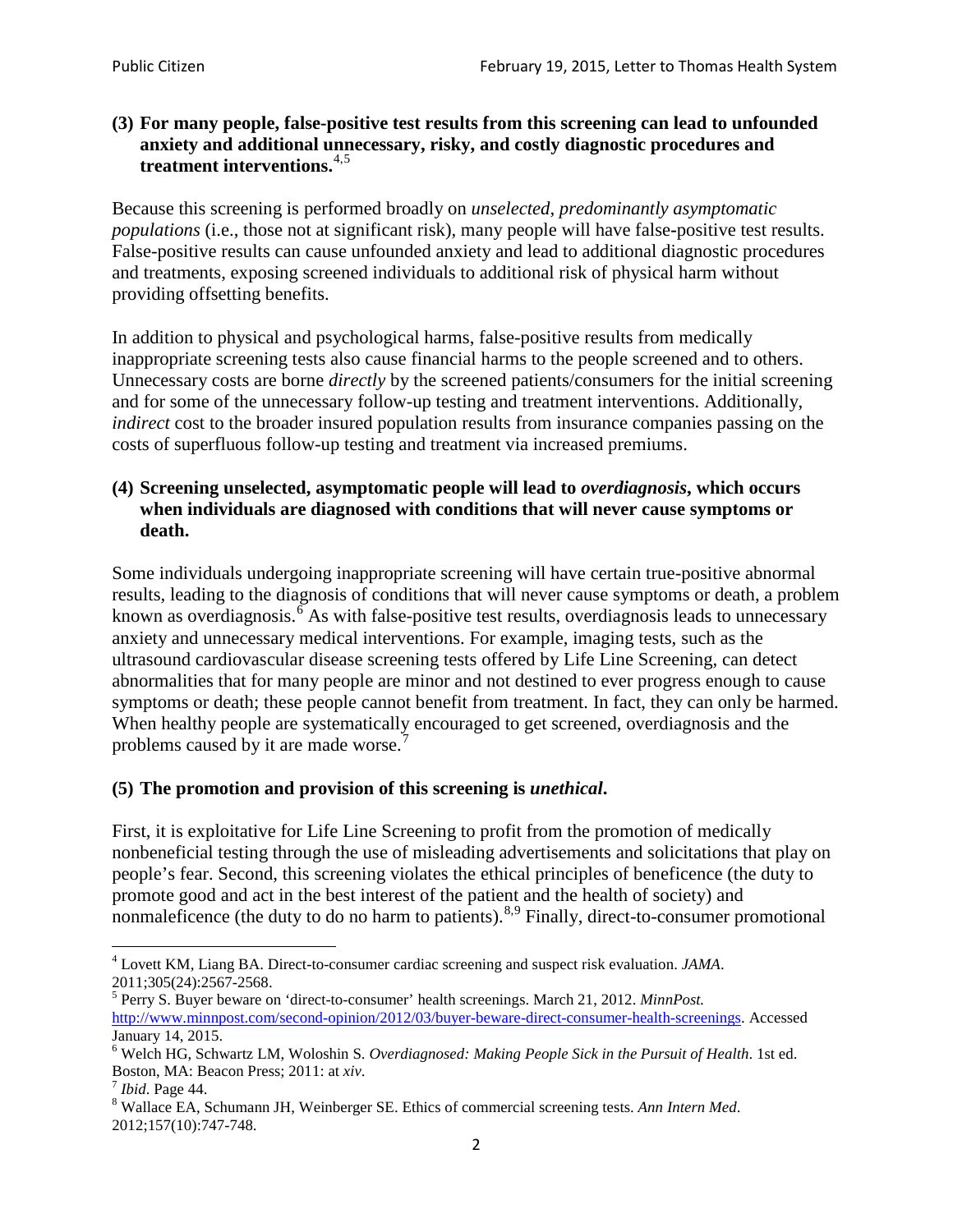materials for screening tests that fail to disclose published guidelines on recommended indications for these tests, as well as the risks of harm, violate the ethical principle of respect for persons and patient autonomy (the duty to protect and foster a patient's free, uncoerced choices). $\frac{10,11}{10,11}$  $\frac{10,11}{10,11}$  $\frac{10,11}{10,11}$  $\frac{10,11}{10,11}$ 

For these reasons, your institution's partnership with Life Line Screening does a great disservice to the community that you serve and adversely impacts public health more broadly. It is therefore imperative that your institution sever its relationship with Life Line Screening and refrain from endorsing the company's heavily promoted, nonselective, community**-**wide cardiovascular disease and osteoporosis screening programs.

Of note, many institutions like yours responded positively to similar requests from Public Citizen. In particular, on June 19, 2014, we wrote letters to 20 hospitals and medical institutions that had partnered with HealthFair, another company that inappropriately promotes similar direct-to-consumer cardiovascular disease screening tests, urging them to immediately sever their relationship with the company. [12](#page-2-2) Fifteen of the 20 institutions have informed either us or representatives of the news media that they have terminated or will be terminating their relationships with HealthFair. Public Citizen applauded these actions.

On August 11, 2014, the *Journal of the American Medical Association* published a Viewpoint article critical of hospital relationships with DTC disease screening companies.<sup>13</sup> The article co-authored by Erik Wallace, M.D., Associate Dean for the Colorado Springs Branch of the University of Colorado School of Medicine; John Schumann, M.D., Interim President, University of Oklahoma-Tulsa; and Steven Weinberger, M.D., Executive Vice President and Chief Executive Officer of the American College of Physicians, the pre**-**eminent national organization of internists — concluded as follows:

If the primary goal of hospitals and DTC screening companies is to improve the health of the populations they serve, then both entities should provide clear and convincing evidence of net benefit with the tests and treatments they offer. Given the controversy over the values and ethics of DTC screening companies and the services they offer, hospitals should clearly and publicly explain their relationships with DTC screening companies, given the lack of evidence to support mass vascular screenings. Hospitals also should justify such relationships transparently or, as Public Citizen suggests, sever such relationships.

Finally, we would also like to call to your attention the fact that on January 22, 2015, Public Citizen requested that the Federal Trade Commission investigate the advertising and promotional

<sup>&</sup>lt;sup>9</sup> Snyder L, American College of Physicians Ethics, Professionalism, and Human Rights Committee. American College of Physicians ethics manual. Sixth edition. Ann Intern Med. 2012;156(1):73-104.

<span id="page-2-0"></span><sup>&</sup>lt;sup>10</sup> Wallace EA, Schumann JH, Weinberger SE. Ethics of commercial screening tests. *Ann Intern Med*. 2012;157(10):747-748.

<span id="page-2-1"></span> $11$  Snyder L, American College of Physicians Ethics, Professionalism, and Human Rights Committee. American College of Physicians ethics manual: Sixth edition. *Ann Intern Med*. 2012;156(1):73-104.<br><sup>12</sup> Public Citizen. Letters to twenty hospitals and medical institutions asking them to end their partnerships with

<span id="page-2-2"></span>HealthFair. [http://www.citizen.org/hrg2206.](http://www.citizen.org/hrg2206) Accessed October 2, 2014.

<span id="page-2-3"></span><sup>13</sup> Wallace EA, Schumann JH, Weinberger SE. Hospital relationships with direct-to-consumer screening companies. *JAMA*. 2014;312(9):891-892. Published online August 11, 2014. doi:10.1001/jama.2014.9500.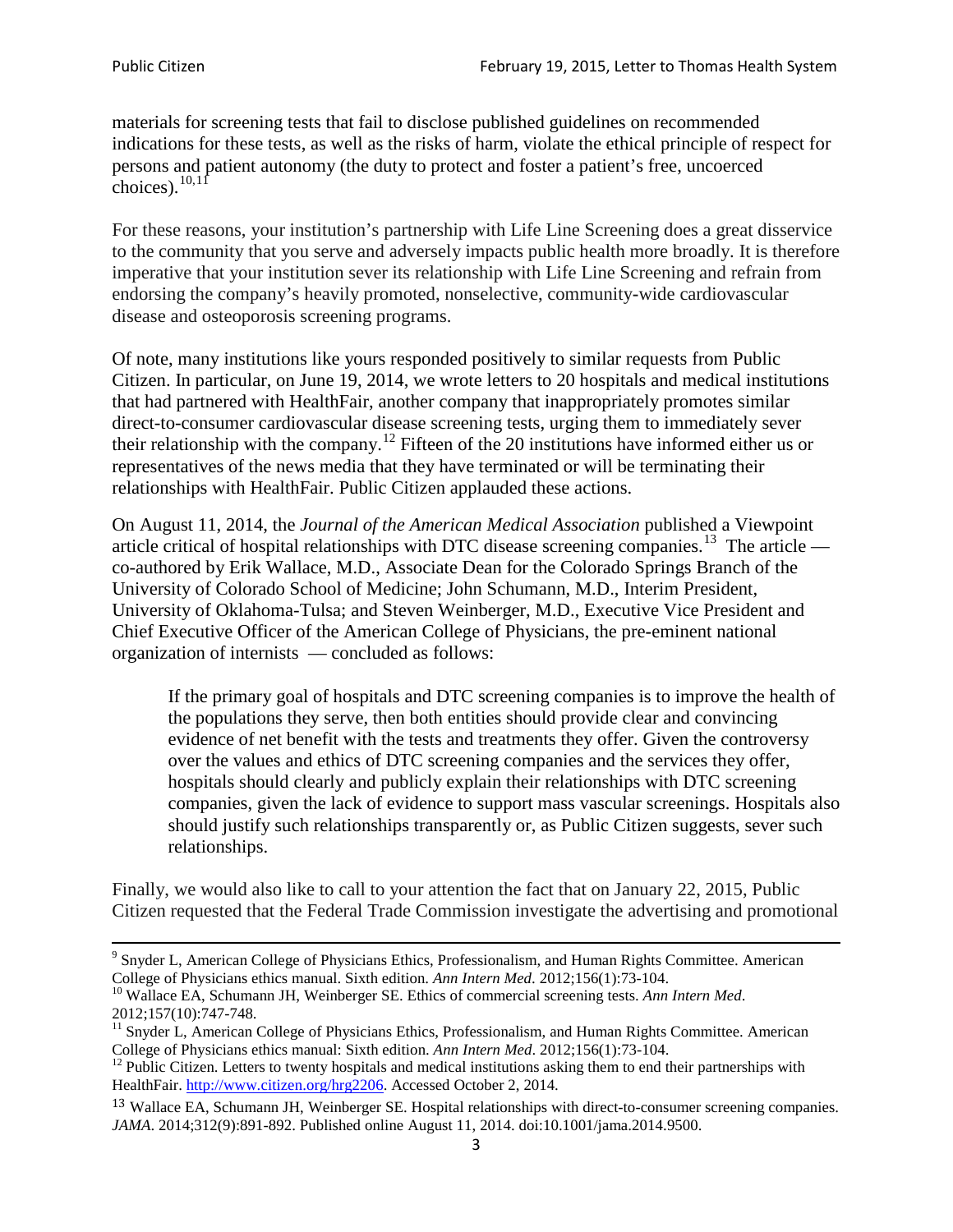activities of Life Line Screening. There is evidence that the company's advertising and promotional materials contain numerous statements that may be deceptive within the meaning of the Federal Trade Commission Act. These materials make unsubstantiated medical-benefit efficacy claims about Life Line Screening's primary cardiovascular disease and osteoporosis screening package, and they omit information material to consumers regarding the risks of adverse health-related outcomes and financial harms that may result from the screening.

Thank you for your prompt attention to this important patient safety and public health issue. Please contact us when you end your relationship with Life Line Screening.

Sincerely,

Vikram Krishnasamy, M.D., M.P.H. Researcher Public Citizen's Health Research Group

Michael Carome, M.D. **Director** Public Citizen's Health Research Group

Sidney M. Wolfe, M.D. Founder and Senior Adviser Public Citizen's Health Research Group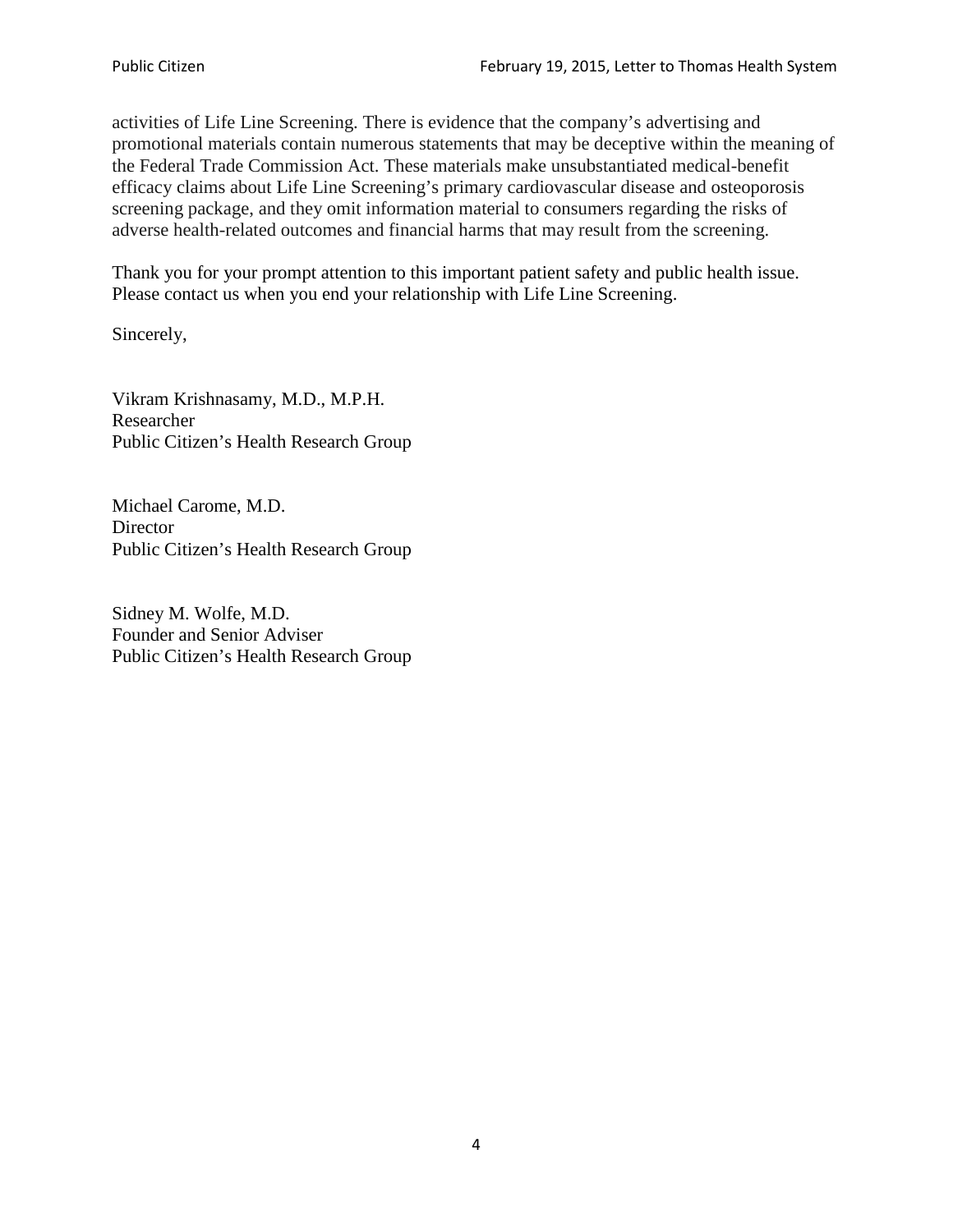# **Appendix**

# **Assessment of Cardiovascular Disease and Osteoporosis Screening Tests Offered by Life Line Screening**

Life Line Screening heavily promotes directly to consumers a package of four cardiovascular disease screening tests plus an osteoporosis risk assessment test.<sup>[14](#page-4-0),[15](#page-4-1)</sup> The four cardiovascular disease screening tests in the package are an electrocardiogram to screen for atrial fibrillation, a carotid artery ultrasound, an abdominal aortic aneurysm ultrasound, and a peripheral arterial disease test. The osteoporosis risk assessment test is an ultrasound of the heel bone to measure bone mass density.

Promotional materials describing these screening tests on the Life Line Screening website and in direct-to-consumer print solicitations mailed directly to people's homes misleadingly note the following:

Since our inception in 1993, we have screened nearly eight million people, and currently screen nearly one million people each year at over 16,000 screening events nationwide. Through this experience, we often identify serious health issues and **have helped save thousands of lives**. [16](#page-4-2) [Emphasis added]

"These screenings have **proven to be safe and accurate** in detecting your risks of stroke and vascular disease – so you and your doctor can do something about it before it's too late."<sup>[17](#page-4-3)</sup> [Emphasis added]

The Life Line Screening promotional materials recommend that adults over age 50 undergo these five screening tests annually:<sup>[18](#page-4-4),[19,](#page-4-5)[20,](#page-4-6)[21](#page-4-7),[22](#page-4-8)</sup>

Q. Who needs to be screened?

A. The answer is anyone over 50 who wants to be proactive about his or her health. …

<span id="page-4-0"></span><sup>&</sup>lt;sup>14</sup> Life Line Screening. Screening packages. [http://www.lifelinescreening.com/What-We-Do/Screening-Packages.](http://www.lifelinescreening.com/What-We-Do/Screening-Packages) AccessedJanuary 9, 2015.

<span id="page-4-1"></span><sup>&</sup>lt;sup>15</sup> Undated letter from Kevin DeWeese, Director of Clinical Operations, Life Line Screening, to a consumer.

Received November 2014.<br><sup>16</sup> Life Line Screening. Who we are. http://www.lifelinescreening.com/Who-We-Are. Accessed January 9, 2015.

<span id="page-4-3"></span><span id="page-4-2"></span><sup>&</sup>lt;sup>17</sup> Undated letter from Kevin DeWeese, Director of Clinical Operations, Life Line Screening, to a consumer. Received November 2014.

<span id="page-4-4"></span><sup>&</sup>lt;sup>18</sup> Life Line Screening. Atrial fibrillation screening. [http://www.lifelinescreening.com/What-We-Do/What-We-](http://www.lifelinescreening.com/What-We-Do/What-We-Screen-For/Atrial-Fibrillation)[Screen-For/Atrial-Fibrillation.](http://www.lifelinescreening.com/What-We-Do/What-We-Screen-For/Atrial-Fibrillation) Accessed January 9, 2015.

<sup>&</sup>lt;sup>19</sup> Life Line Screening. Carotid artery disease screening. [http://www.lifelinescreening.com/What-We-Do/What-We-](http://www.lifelinescreening.com/What-We-Do/What-We-Screen-For/Carotid-Artery-Disease)

<span id="page-4-6"></span><span id="page-4-5"></span>[Screen-For/Carotid-Artery-Disease.](http://www.lifelinescreening.com/What-We-Do/What-We-Screen-For/Carotid-Artery-Disease) Accessed January 9, 2015.<br><sup>20</sup> Life Line Screening. Abdominal aortic aneurysm screening.. http://www.lifelinescreening.com/What-We-Do/What-We-Do/What-We-Screen-For/Abdominal-Aortic-Aneury

<span id="page-4-7"></span><sup>&</sup>lt;sup>21</sup> Life Line Screening. Peripheral arterial disease screening. [http://www.lifelinescreening.com/What-We-Do/What-](http://www.lifelinescreening.com/What-We-Do/What-We-Screen-For/Peripheral-Arterial-Disease)

<span id="page-4-8"></span>[We-Screen-For/Peripheral-Arterial-Disease.](http://www.lifelinescreening.com/What-We-Do/What-We-Screen-For/Peripheral-Arterial-Disease) Accessed January 9, 2015.<br><sup>22</sup> Life Line Screening. Osteoporosis screening/bone density test. [http://www.lifelinescreening.com/What-We-](http://www.lifelinescreening.com/What-We-Do/What-We-Screen-For/Osteoporosis)[Do/What-We-Screen-For/Osteoporosis.](http://www.lifelinescreening.com/What-We-Do/What-We-Screen-For/Osteoporosis) Accessed January 9, 2015.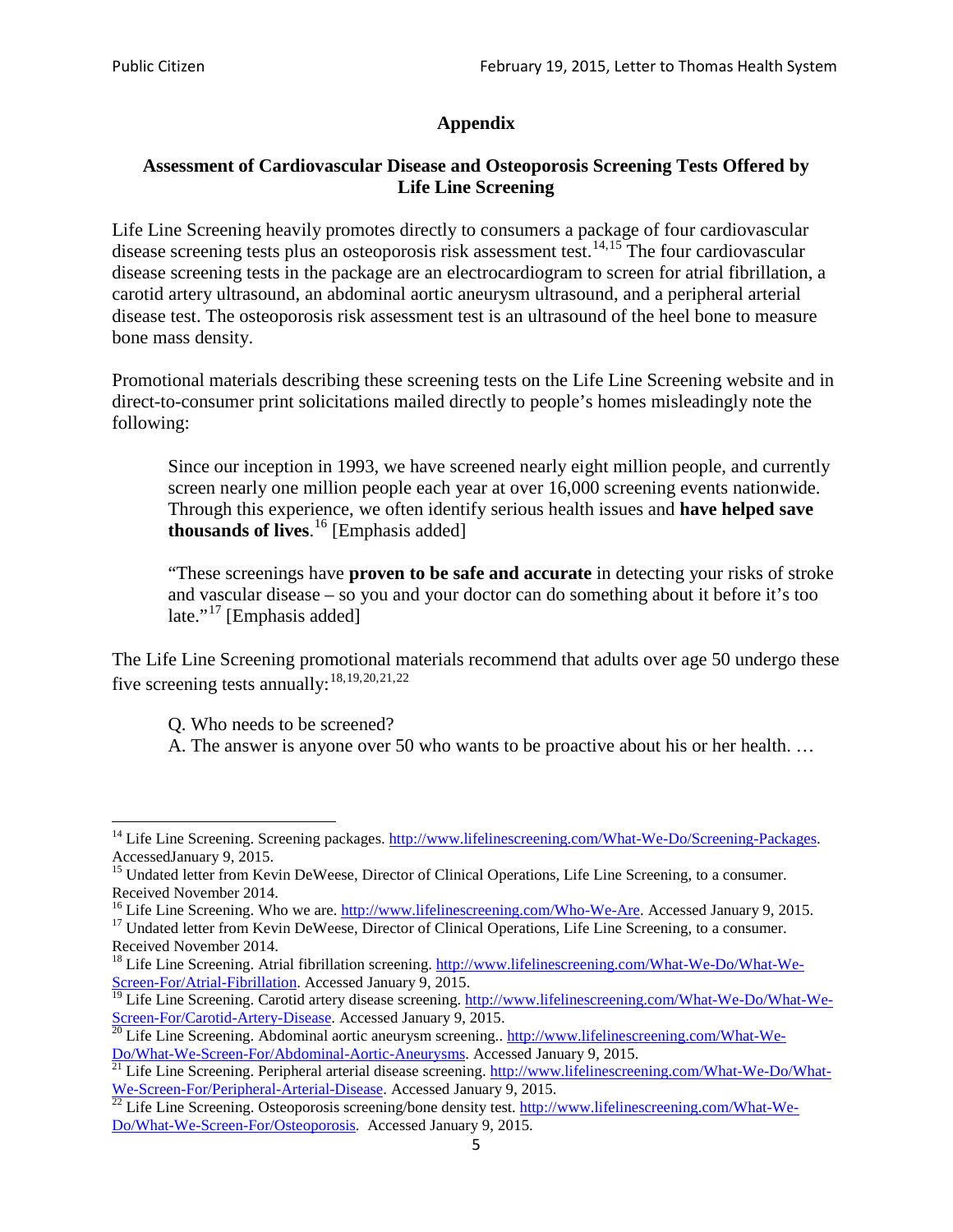However if you have a family history of stroke or heart disease, or if you have high risk factors such as being overweight, high cholesterol, smoking, or lack exercise you may wish to be screened, even if you are in your  $40^{\circ}$ s.<sup>[23](#page-5-0)</sup>

Life Line Screening's primary package is offered at a price of \$149, purportedly providing consumers a "savings of \$181."<sup>[24](#page-5-1)</sup>

Life Line Screening seeks to prompt asymptomatic individuals for whom screening for asymptomatic cardiovascular disease and osteoporosis is *not clinically indicated* to undergo screening by using inappropriate direct-to-consumer advertisements and solicitations that target consumer fear about having undetected, potentially life-threatening diseases.<sup>[25](#page-5-2)</sup> Examples of such statements found on Life Line Screening's website and print solicitation materials include the following:

- Website: "The absence of risk factors does **not** guarantee that a person will not die from a heart attack. In fact, 1 in 3 people who develop a myocardial infarction (MI) will not have any of the conventional risk factors, which include smoking, unhealthy diet, obesity, physical inactivity, high blood pressure, diabetes and raised lipids."[26](#page-5-3) [Emphasis in original]
- Website: "Similarly, **80% – 85% of strokes occur without warning in asymptomatic patients**, so they can only be significantly reduced by finding and treating the disease before it happens."<sup>[27](#page-5-4)</sup> [Emphasis added]
- Website: "Abdominal aortic aneurysms pose a threat because **they are usually silent until a medical emergency occurs**."[28](#page-5-5) [Emphasis added]
- Website: "**Aneurysms are a health risk because they can burst or rupture. A ruptured aneurysm can cause severe internal bleeding, which can lead to shock or even death.**"<sup>[29](#page-5-6)</sup> [Emphasis in original]
- Website: "Your carotid arteries are the two large blood vessels in your neck that supply blood to your brain. When these arteries become clogged with cholesterol, they become

<span id="page-5-0"></span><sup>&</sup>lt;sup>23</sup> Life Line Screening. Questions  $\&$  answers about Life Line Screening. Enclosure to undated letter from Kevin DeWeese, Director of Clinical Operations, Life Line Screening, to a consumer. Received November 2014.

<sup>&</sup>lt;sup>24</sup> Undated letter from Kevin DeWeese, Director of Clinical Operations, Life Line Screening, to a consumer.

<span id="page-5-2"></span><span id="page-5-1"></span>Received November 2014.<br><sup>25</sup> Lovett KM, Liang BA. Direct-to-consumer cardiac screening and suspect risk evaluation. *JAMA*.<br>2011;305(24):2567-2568.

<span id="page-5-3"></span> $26$  Life Line Screening. The benefits of ultrasound screening in key cardiovascular disease areas. [http://www.lifelinescreeningresearch.com/the-benefits-of-ultrasound-screening/.](http://www.lifelinescreeningresearch.com/the-benefits-of-ultrasound-screening/) Accessed January 9, 2015.<br><sup>28</sup> Life Line Screening. Abdominal aortic aneurysm screening. [http://www.lifelinescreening.com/What-We-](http://www.lifelinescreening.com/What-We-Do/What-We-Screen-For/Abdominal-Aortic-Aneurysms)

<span id="page-5-5"></span><span id="page-5-4"></span>[Do/What-We-Screen-For/Abdominal-Aortic-Aneurysms.](http://www.lifelinescreening.com/What-We-Do/What-We-Screen-For/Abdominal-Aortic-Aneurysms) Accessed January 9, 2015. <sup>29</sup> Life Line Screening. Abdominal aortic aneurysm (AAA).

<span id="page-5-6"></span>[http://www.lifelinescreening.com/~/media/Files/US/pdfs/FactSheetAAAupdated.ashx.](http://www.lifelinescreening.com/~/media/Files/US/pdfs/FactSheetAAAupdated.ashx) Accessed January 9, 2015.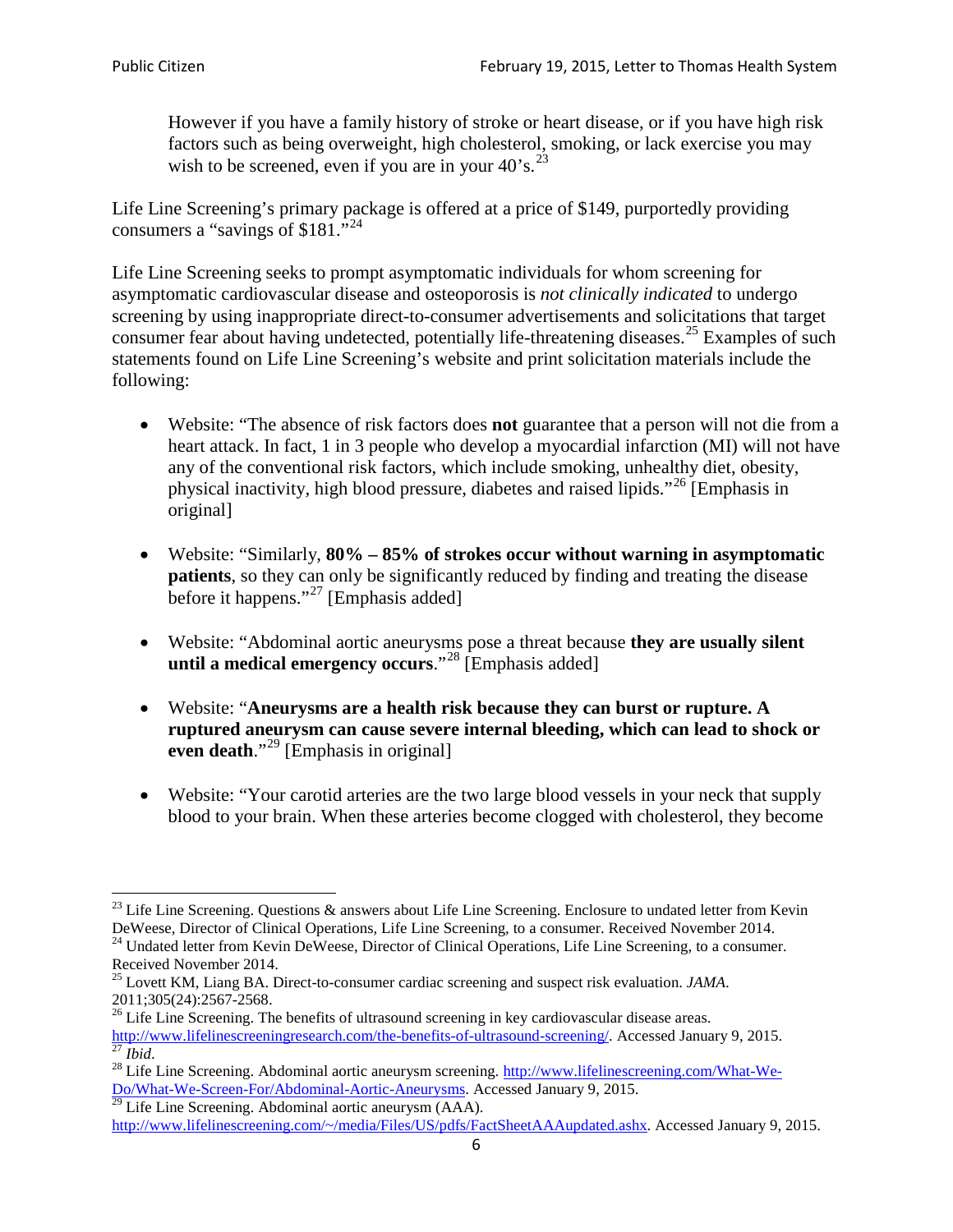**dangerously narrow**. **If a blood clot occurs in the carotid arteries, then blood cannot reach your brain and a stroke can result**. "<sup>[30](#page-6-0)</sup> [Emphasis added]

- Website: "A ruptured aortic aneurysm can cause massive internal bleeding and requires prompt emergency treatment to prevent death. **It is estimated that 80% of people with a ruptured aneurysm will die, and that many of these will die before being able to reach a hospital.**"<sup>[31](#page-6-1)</sup> [Emphasis added]
- Website: "As we age, bones begin to break down faster than new bone can be formed. Osteoporosis removes minerals from bones until they become so weak and brittle that they fracture very easily. Actions such as bending to pick up a newspaper, lifting a vacuum, or even coughing can cause a fracture. **Some fractures, such as hip fractures, may require hospitalization or major surgery, and may result in disability or even**  death."<sup>[32](#page-6-2)</sup> [Emphasis added]
- Direct-to-consumer letter: "These screenings have proven to be safe and accurate in detecting **your risks of stroke and vascular disease** – so you and your doctor **can do something about it before it's too late**."<sup>[33](#page-6-3)</sup> [Emphasis added]
- Direct-to-consumer letter: "The lifetime risk of stroke for middle-aged men and women is 1 in 5 for women and 1 in 6 for men, and **it takes a terrible toll on families**."[34](#page-6-4) [Emphasis added]
- Direct-to-consumer letter: "Life Line Screening has conducted nearly 8 million screenings, and customers sometimes tell us they feel the **screenings saved their lives**."[35](#page-6-5) [Emphasis added]
- Direct-to-consumer letter:  $36$  "What's inside your arteries?" [Emphasis in original]

As discussed below, a review of current evidence-based guidelines and relevant scientific literature fails to provide support for use of these five tests — individually or together as a package — for widespread screening of asymptomatic individuals in the general adult population over age 50 on a one-time basis, let alone annually. For many individuals, the risks of harm outweigh the benefits of the testing. Moreover, since the tests are not clinically indicated for most people being screened, and since many people will undergo additional unnecessary testing, these screenings are resulting in financial harm to many individuals.

<span id="page-6-0"></span><sup>&</sup>lt;sup>30</sup> Life Line Screening. Carotid artery disease screening. [http://www.lifelinescreening.com/What-We-Do/What-We-](http://www.lifelinescreening.com/What-We-Do/What-We-Screen-For/Carotid-Artery-Disease)[Screen-For/Carotid-Artery-Disease.](http://www.lifelinescreening.com/What-We-Do/What-We-Screen-For/Carotid-Artery-Disease) Accessed January 9, 2015.<br><sup>31</sup> *Ibid.* 32 Life Line Screening. Osteoporosis screening/bone density test. [http://www.lifelinescreening.com/What-We-](http://www.lifelinescreening.com/What-We-Do/What-We-Screen-For/Osteoporosis)

<span id="page-6-2"></span><span id="page-6-1"></span>[Do/What-We-Screen-For/Osteoporosis.](http://www.lifelinescreening.com/What-We-Do/What-We-Screen-For/Osteoporosis) Accessed January 9, 2015. <sup>33</sup> Undated letter from Kevin DeWeese, Director of Clinical Operations, Life Line Screening, to a consumer.

<span id="page-6-3"></span>Received November 2014.<br><sup>34</sup> Ibid.

<span id="page-6-4"></span>

<span id="page-6-5"></span><sup>34</sup> *Ibid*. 35 *Ibid*. 36 *Ibid*.

<span id="page-6-6"></span>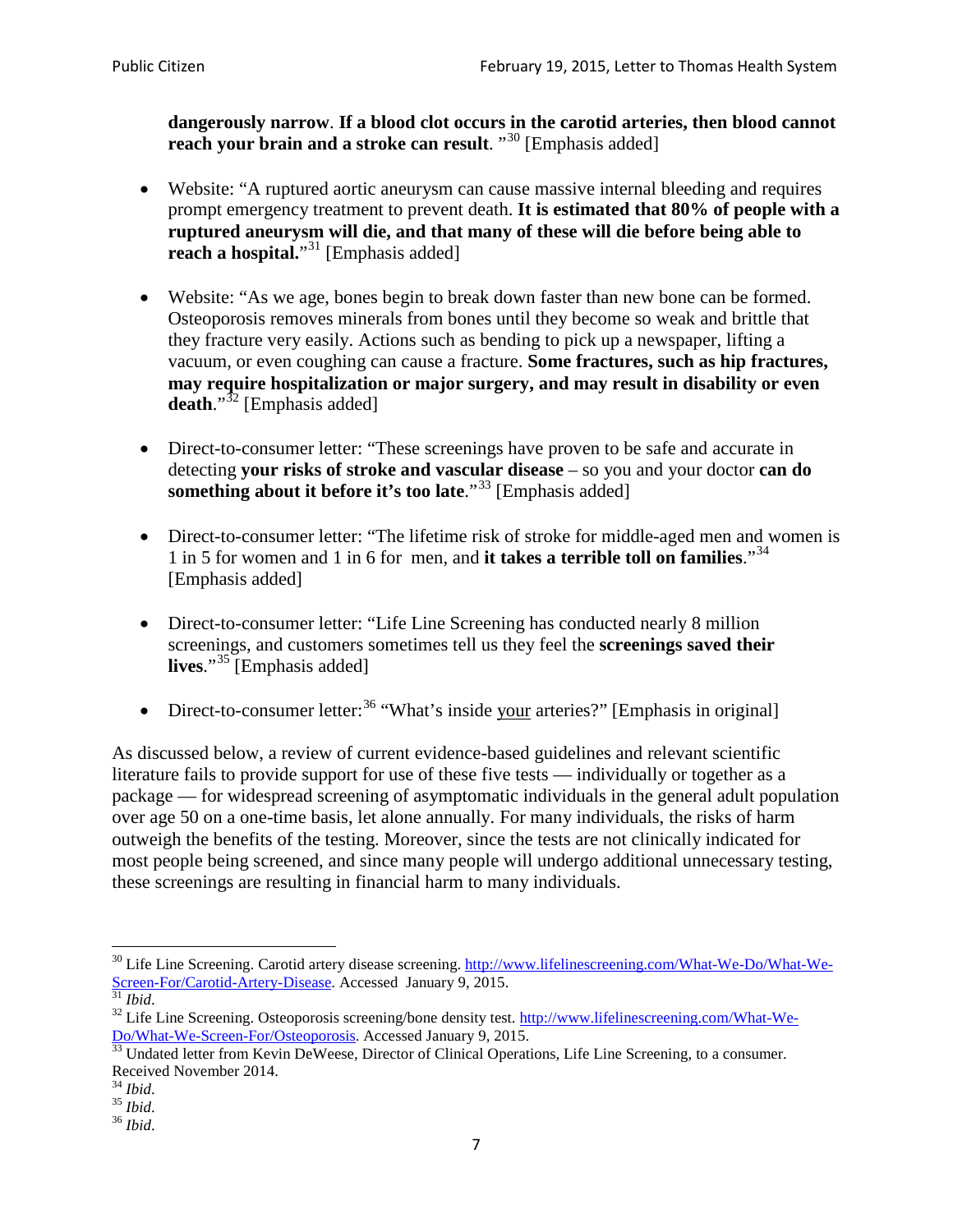Although the following screening tests sound appealing, each one either: (a) clinically benefits only appropriately selected high-risk groups of patients (rather than *all* adults over age 50); or (b) has not been scientifically proven to provide any clinically meaningful benefit to anyone. Widespread and indiscriminate use of these tests is likely to be harmful to large numbers of individuals in the general, asymptomatic population by yielding a significant number of falsepositive test results, leading to subsequent unnecessary diagnostic procedures and treatments, associated adverse effects of those procedures and treatments, and unwarranted anxiety in tested individuals. In addition, some individuals undergoing inappropriate screening will have truepositive abnormal results, but the abnormalities found will never cause symptoms or death, leading to overdiagnosis.

# **A. Atrial fibrillation screening with electrocardiogram (ECG):**

The Life Line Screening online promotional materials state:<sup>[37](#page-7-0)</sup>

Atrial Fibrillation is the most common type of heart arrhythmia (abnormal heartbeat). It occurs when the heart's upper chambers (the atria) beat irregularly or quiver. Without an effective heartbeat blood isn't pumped completely out of the atria, causing blood to pool and possibly clot. A clot can travel to other parts of the body, including the brain, where it may result in stroke.

Screening for Atrial Fibrillation

• A non-invasive procedure used to detect irregular heartbeat (a major risk factor for stroke), an Atrial Fibrillation screening is performed by attaching [ECG] electrodes above your wrists and ankles.

Who should have an atrial fibrillation screening?

• Anyone with risk factors for stroke, atrial fibrillation or carotid artery disease

How often should I get an atrial fibrillation screening?

• Annually

<span id="page-7-1"></span>However, we are not aware of any major medical professional organization that endorses widespread screening of asymptomatic patients younger than age 65 for atrial fibrillation. In addition, atrial fibrillation can be detected in most patients who have the condition simply by checking for an irregularly irregular pulse during a physical exam.

In 2011, the American Heart Association (AHA) and the American Stroke Association (ASA) jointly issued updated evidence-based guidelines for the primary prevention of stroke.<sup>[38](#page-7-1)</sup> The

<span id="page-7-0"></span><sup>&</sup>lt;sup>37</sup> Life Line Screening. Atrial fibrillation screening. [http://www.lifelinescreening.com/What-We-Do/What-We-](http://www.lifelinescreening.com/What-We-Do/What-We-Screen-For/Atrial-Fibrillation)[Screen-For/Atrial-Fibrillation.](http://www.lifelinescreening.com/What-We-Do/What-We-Screen-For/Atrial-Fibrillation) Accessed January 9, 2015.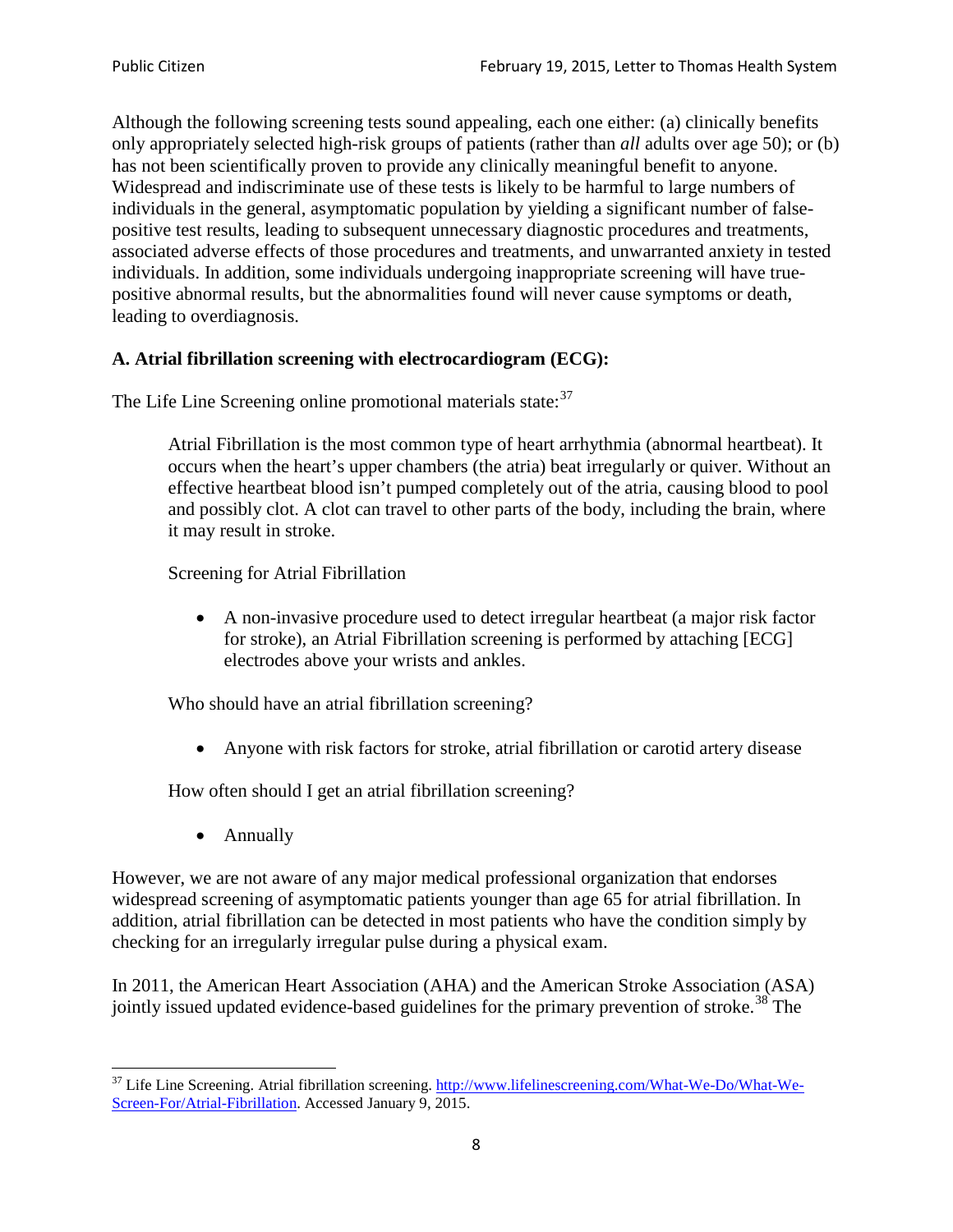American Academy of Neurology (AAN) affirmed the value of these guidelines. The 2011 AHA/ASA guidelines provided the following recommendation regarding screening for atrial fibrillation:

Active screening for atrial fibrillation in patients >65 years of age in primary care settings using pulse taking followed by an ECG as indicated can be useful.

In 2014, the AHA and the ASA issued updated evidence-based guidelines for the primary prevention of stroke.<sup>[39](#page-8-0)</sup> The AAN again affirmed the value of the updated guidelines, and the American Association of Neurological Surgeons, the Congress of Neurological Surgeons and the Preventive Cardiovascular Nurses Association endorsed them. The update provided the following recommendation regarding screening for atrial fibrillation:

Active screening for AF in the primary care setting in patients >65 years of age by pulse assessment followed by ECG as indicated can be useful.

In 2010 and 2012, the European Society of Cardiology issued evidence-based guidelines that similarly recommended that patients ages 65 and older be screened for atrial fibrillation by their primary health care providers by checking the pulse, followed by an ECG in case of irregularity. $40,41$  $40,41$ 

# **B. Stroke/Carotid Artery Ultrasound:**

The Life Line Screening online promotional materials state:<sup>[42](#page-8-3)</sup>

Your carotid arteries are the two large blood vessels in your neck that supply blood to your brain. When these arteries become clogged with cholesterol, they become dangerously narrow. If a blood clot occurs in the carotid arteries, then blood cannot reach your brain and a stroke can result. …

<sup>&</sup>lt;sup>38</sup> Goldstein LB, Bushnell CD, Adams RJ, et al. Guidelines for the primary prevention of stroke: A guideline for healthcare professionals from the American Heart Association/American Stroke Association. *Stroke*.

<sup>2011;42(2):517-584.</sup> [see page 1 for title, authors, ANA affirmation; see page 21 for recommendation]

<span id="page-8-0"></span> $\frac{2011,42(2)(317,601)}{39}$  Meschia JF, Bushnell C, Goden-Albala B, et al. Guidelines for the primary prevention of stroke: A statement for healthcare professionals from the American Heart Association/American Stroke Association. *Stroke*.

<sup>2014;45(12):3754-3832.</sup> [see page 1 for title, authors, ANA affirmation and other endorsements; see page 24 for recommendation]

<span id="page-8-1"></span><sup>40</sup> Camm AJ, Kirchhof P, Lip GYH, et al. Guidelines for the management of atrial fibrillation: The Task Force for the Management of Atrial Fibrillation of the European Society of Cardiology (ESC). *Eur Heart J*. 2010;31:2369- 2429. [See page 50]

<span id="page-8-2"></span><sup>41</sup> Camm AJ, Lip GYH, De Caterina R, et al. 2012 focused update of the ESC Guidelines for the management of atrial fibrillation: An update of the 2010 ESC Guidelines for the management of atrial fibrillation. *Eur Heart J*.

<span id="page-8-3"></span><sup>&</sup>lt;sup>2012</sup>;23(21):2719-2747. [See page 2733] 42 Life Line Screening. [http://www.lifelinescreening.com/What-We-Do/What-We-](http://www.lifelinescreening.com/What-We-Do/What-We-Screen-For/Carotid-Artery-Disease)[Screen-For/Carotid-Artery-Disease.](http://www.lifelinescreening.com/What-We-Do/What-We-Screen-For/Carotid-Artery-Disease) Accessed January 9, 2015.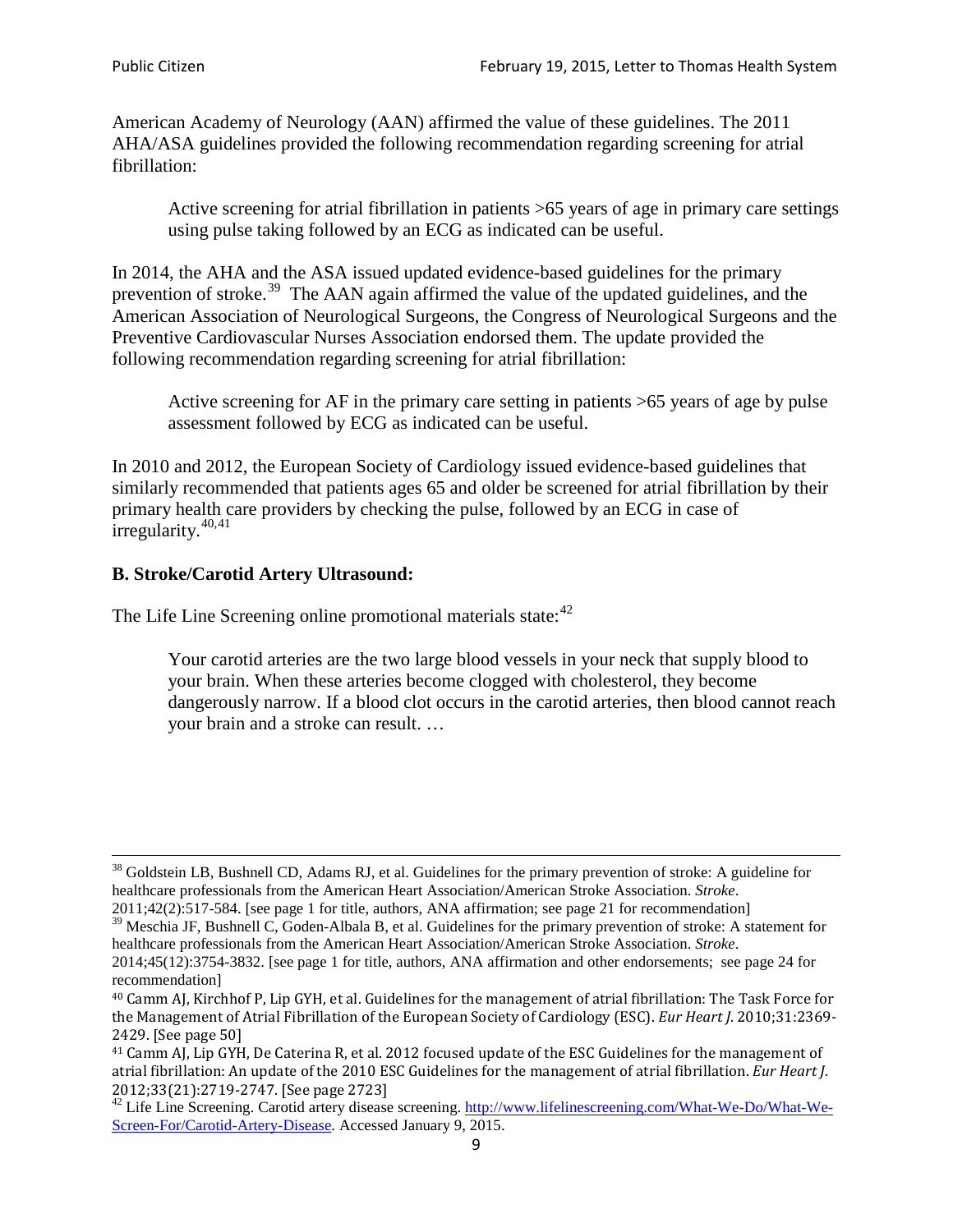Carotid Artery Disease (Plaque) Screening

• Simple, painless and non-invasive, this screening uses cutting-edge Doppler color flow ultrasound technology to create images of the carotid arteries while also measuring blood flow through them.

Who should have a carotid artery screening?

- Anyone over age 50
- Anyone over age 40 with risk factors

How often should I get a carotid artery screening?

• Annually

However, several major medical professional organizations affirmatively recommend *against* indiscriminate screening with carotid artery ultrasounds in low-risk, asymptomatic individuals, and we are not aware of any major medical professional organization that endorses such screening.

Good evidence indicates that although stroke is a leading cause of death and disability in the United States, a relatively small proportion of all disabling, unheralded strokes are due to carotid artery disease. Studies also suggest that only about 1 percent of the general population older than 65 has severe carotid artery stenosis (60 to 90 percent narrowing).<sup>[43](#page-9-0)</sup> Carotid artery stenosis is more prevalent in older adults, smokers, those with hypertension and those with heart disease; unfortunately, research has not found any single risk factor or clinically useful risk stratification tool that can reliably and accurately distinguish people who have clinically important carotid artery stenosis from those who do not.<sup>[44](#page-9-1)</sup>

In 2006, the AHA and the ASA issued a series of evidence-based guidelines for the primary prevention of stroke.<sup>[45](#page-9-2)</sup> The value of the guidelines was affirmed by the AAN. Although the guidelines did not include a specific recommendation about screening the general population for asymptomatic carotid stenosis, they did state the following:

Although highly selected patients may benefit, screening of general populations for asymptomatic carotid stenosis is unlikely to be cost-effective. The cost-effectiveness of even a one-time screening approach would be highly dependent on the ability to identify a group of persons with a high pretest likelihood of having high-grade asymptomatic disease, the availability of a screening test with a very high sensitivity and specificity when used on a side-scale basis, and very low perioperative complication rates.

<span id="page-9-0"></span> $^{43}$  U.S. Preventive Services Task Force. Screening for carotid artery stenosis: U.S. Preventive Services Task Force recommendation statement. Ann Intern Med. 2007;147(12):854-859.

<span id="page-9-2"></span><span id="page-9-1"></span><sup>&</sup>lt;sup>44</sup> *Ibid*. <sup>45</sup> Goldstein LB, Adams R, Alberts MJ, et al. Primary prevention of ischemic stroke: A guideline from the American <sup>45</sup> Goldstein LB, Adams R, Alberts MJ, et al. Primary prevention of ischemic stroke: A guide Heart Association/American Stroke Association Stroke Council. *Stroke*. 2006;37(6):1583-633.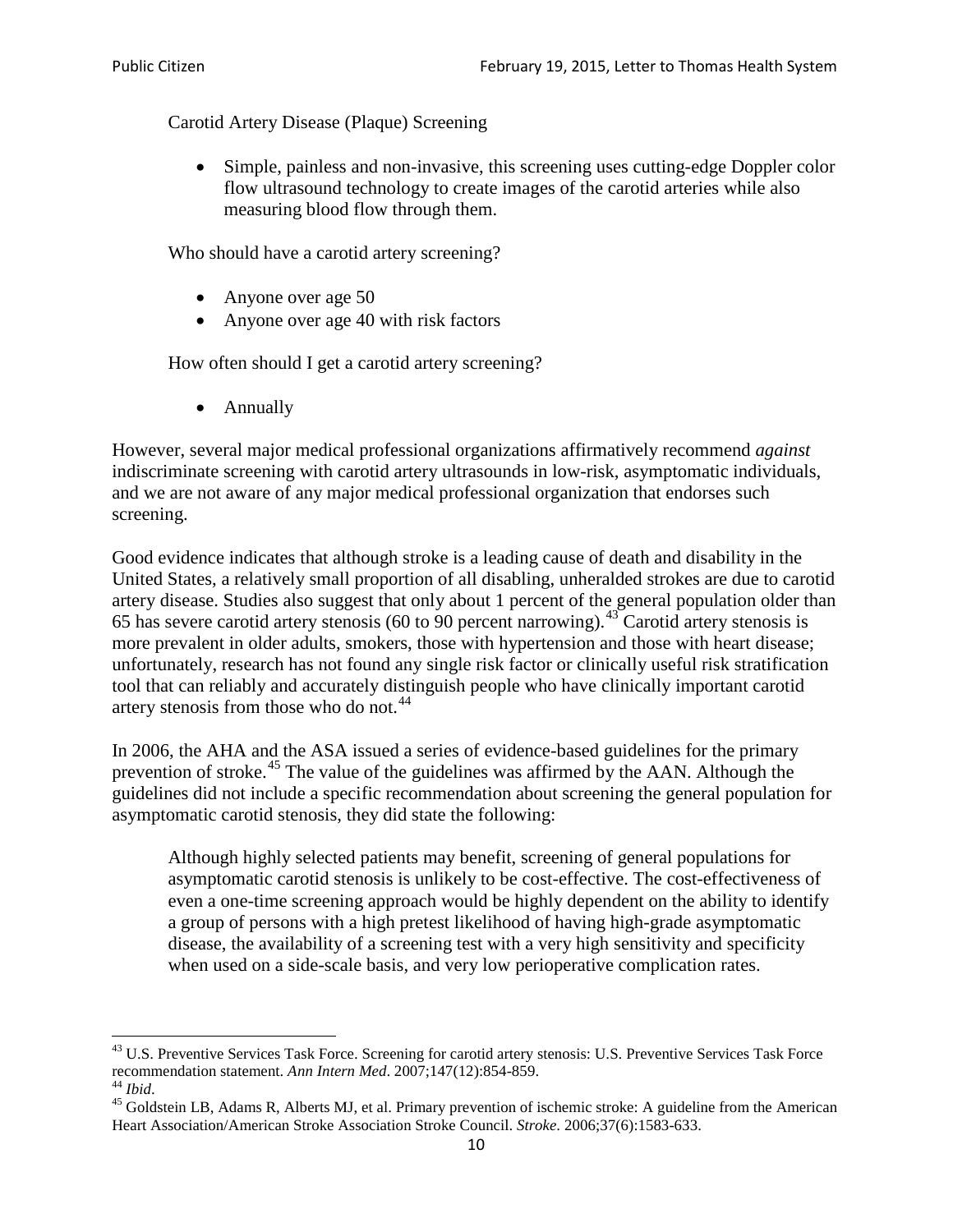These conditions for cost-effective screening are not met for carotid artery ultrasound screening of asymptomatic individuals in the general population, as discussed below.

In 2011, the AHA and the ASA issued updated guidelines for the primary prevention of stroke, the value of which was again affirmed by the  $AAN<sup>46</sup>$  $AAN<sup>46</sup>$  $AAN<sup>46</sup>$ . The updated guidelines stated the following:

Population screening for asymptomatic carotid artery stenosis is not recommended.

In 2014, the AHA and the ASA issued updated guidelines for the primary prevention of stroke.<sup>47</sup> The AAN again affirmed the value of the updated guidelines, and the American Association of Neurological Surgeons, the Congress of Neurological Surgeons, and the Preventive Cardiovascular Nurses Association endorsed them. The updated guidelines stated the following:

Screening low-risk populations for asymptomatic carotid artery stenosis is not recommended.

In 2007, the U.S. Preventive Services Task Force (USPSTF) issued an evidence-based grade D recommendation *against* screening for asymptomatic carotid artery stenosis in the general population.[48](#page-10-2) In making this a grade D recommendation, the USPSTF concluded with moderate certainty that for individuals with asymptomatic carotid artery stenosis, the benefits of screening do not outweigh the harms. It noted, in particular, the following:

#### **Importance**

Good evidence indicates that although stroke is a leading cause of death and disability in the United States, a relatively small proportion of all disabling, unheralded strokes is due to [carotid artery stenosis].

#### **Detection**

The most feasible screening test for severe [carotid artery stenosis] (for example, 60% to 99% stenosis) is duplex ultrasonography. Good evidence indicates that this test has moderate sensitivity and specificity and yields many false-positive results. A positive result on duplex ultrasonography is often confirmed by digital subtraction angiography, which is more accurate but can cause serious adverse events. Noninvasive confirmatory tests, such as magnetic resonance angiography, involve some inaccuracy. Given these facts, some people with false-positive test results may receive unnecessary invasive carotid endarterectomy surgery.

<span id="page-10-0"></span><sup>&</sup>lt;sup>46</sup> Goldstein LB, Bushnell CD, Adams RJ, et al. Guidelines for the primary prevention of stroke: A guideline for healthcare professionals from the American Heart Association/American Stroke Association. *Stroke*.<br>2011;42(2):517-584. [see page 1 for title, authors, ANA affirmation; see page 25 for recommendation]

<span id="page-10-1"></span><sup>&</sup>lt;sup>47</sup> Meschia JF, Bushnell C, Goden-Albala B, et al. Guidelines for the primary prevention of stroke: A statement for healthcare professionals from the American Heart Association/American Stroke Association. *Stroke*. 2014;45(12):3754-3832. [see page 1 for title, authors, ANA affirmation and other endorsements; see page 30 for

recommendation]

<span id="page-10-2"></span><sup>&</sup>lt;sup>48</sup> U.S. Preventive Services Task Force. Screening for carotid artery stenosis: U.S. Preventive Services Task Force recommendation statement. *Ann Intern Med*. 2007;147(12):854-9.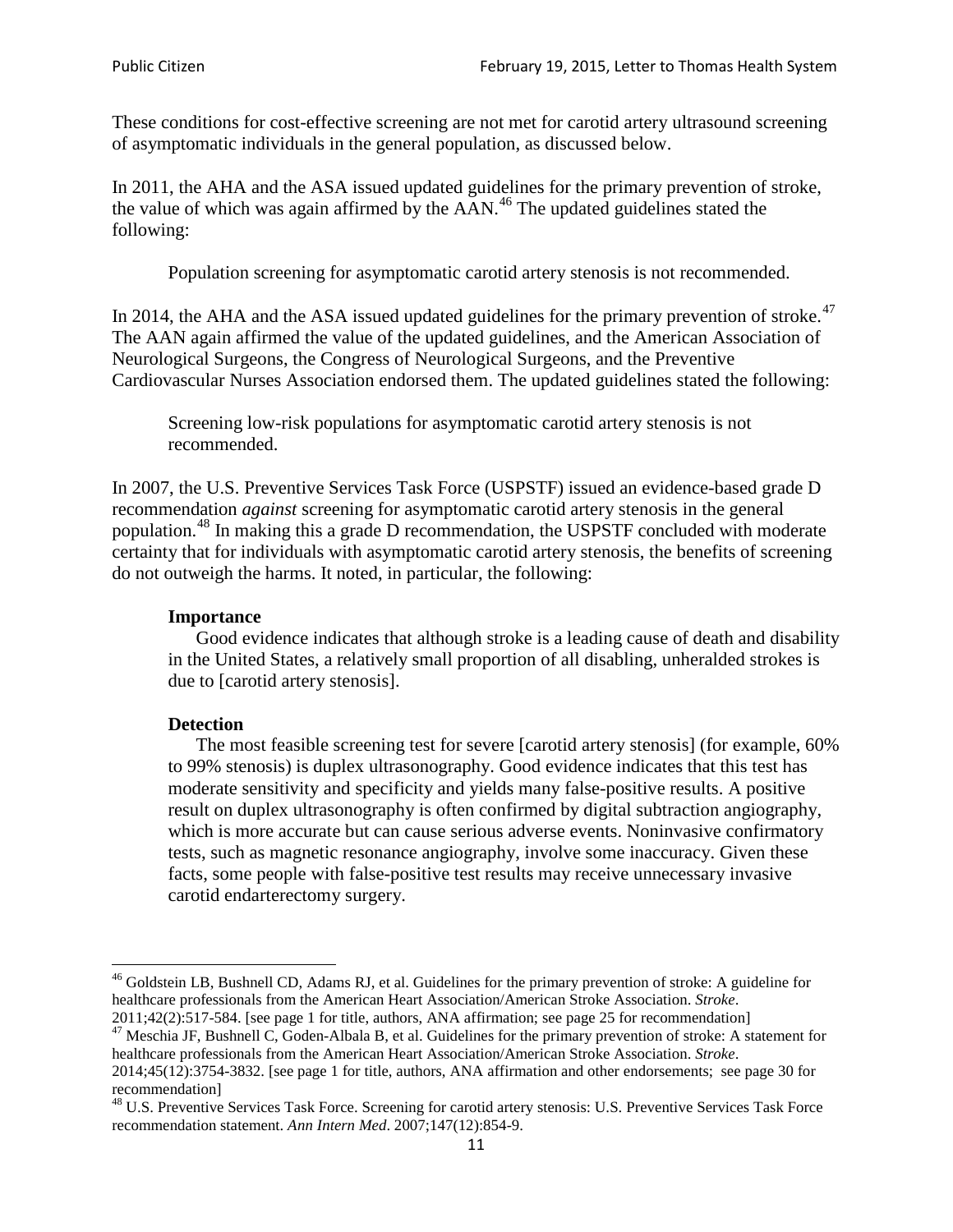#### **Benefits of Detection and Early Intervention**

Good evidence indicates that in selected, high-risk trial participants with asymptomatic severe [carotid artery stenosis], carotid endarterectomy by selected surgeons reduces the 5-year absolute incidence of all strokes or perioperative death by approximately 5%. These benefits would be less among asymptomatic people in the general population. For the general primary care population, the benefits are judged to be no greater than small.

### **Harms of Detection and Early Intervention**

Good evidence indicates that both the testing strategy and the treatment with carotid endarterectomy can cause harms. A testing strategy that includes angiography will itself cause some strokes. A testing strategy that does not include angiography will cause some strokes by leading to carotid endarterectomy in people who do not have severe [carotid artery stenosis]. In excellent centers, carotid endarterectomy is associated with a 30-day stroke or mortality rate of about 3%; some areas have higher rates. These harms are judged to be no less than small.

In July 2014, the USPSTF issued an updated recommendation against screening for asymptomatic carotid artery stenosis in the general population.<sup>[49](#page-11-0)</sup> In reaffirming its prior recommendation, the USPSTF concluded with moderate certainty that the harms of screening for asymptomatic carotid artery stenosis outweigh the benefits. The USPSTF presented the following updated rationale: $50$ 

#### **Importance**

Stroke is a leading cause of death and disability in the United States. Although asymptomatic carotid artery stenosis is a risk factor for stroke, it causes a relatively small proportion of strokes.

#### **Detection**

The most feasible screening test for carotid artery stenosis (defined as 60% to 99% stenosis) is ultrasonography. Although adequate evidence indicates that this test has high sensitivity and specificity, in practice, ultrasonography yields many false-positive results in the general population, which has a low prevalence of carotid artery stenosis (approximately 0.5% to 1%). There are no externally validated, reliable tools that can determine who is at increased risk for carotid artery stenosis or for stroke when carotid artery stenosis is present. Adequate evidence indicates that the accuracy of screening by auscultation of the neck is poor.

### **Benefits of Detection and Early Intervention**

There is no direct evidence on the benefits of screening for carotid artery stenosis. Adequate evidence indicates that in selected trial participants with asymptomatic carotid artery stenosis, carotid endarterectomy (CEA) performed by selected surgeons reduces the absolute incidence of all strokes or perioperative death by approximately 3.5%

<span id="page-11-0"></span><sup>&</sup>lt;sup>49</sup> LeFevre on behalf of the U.S. Preventive Services Task Force. Screening for asymptomatic carotid artery stenosis: U.S. Preventive Services Task Force Recommendation Statement. *Ann Intern Med*. Published online July 8, 2014. doi:10.7326/M14-1333. <sup>50</sup> *Ibid*.

<span id="page-11-1"></span>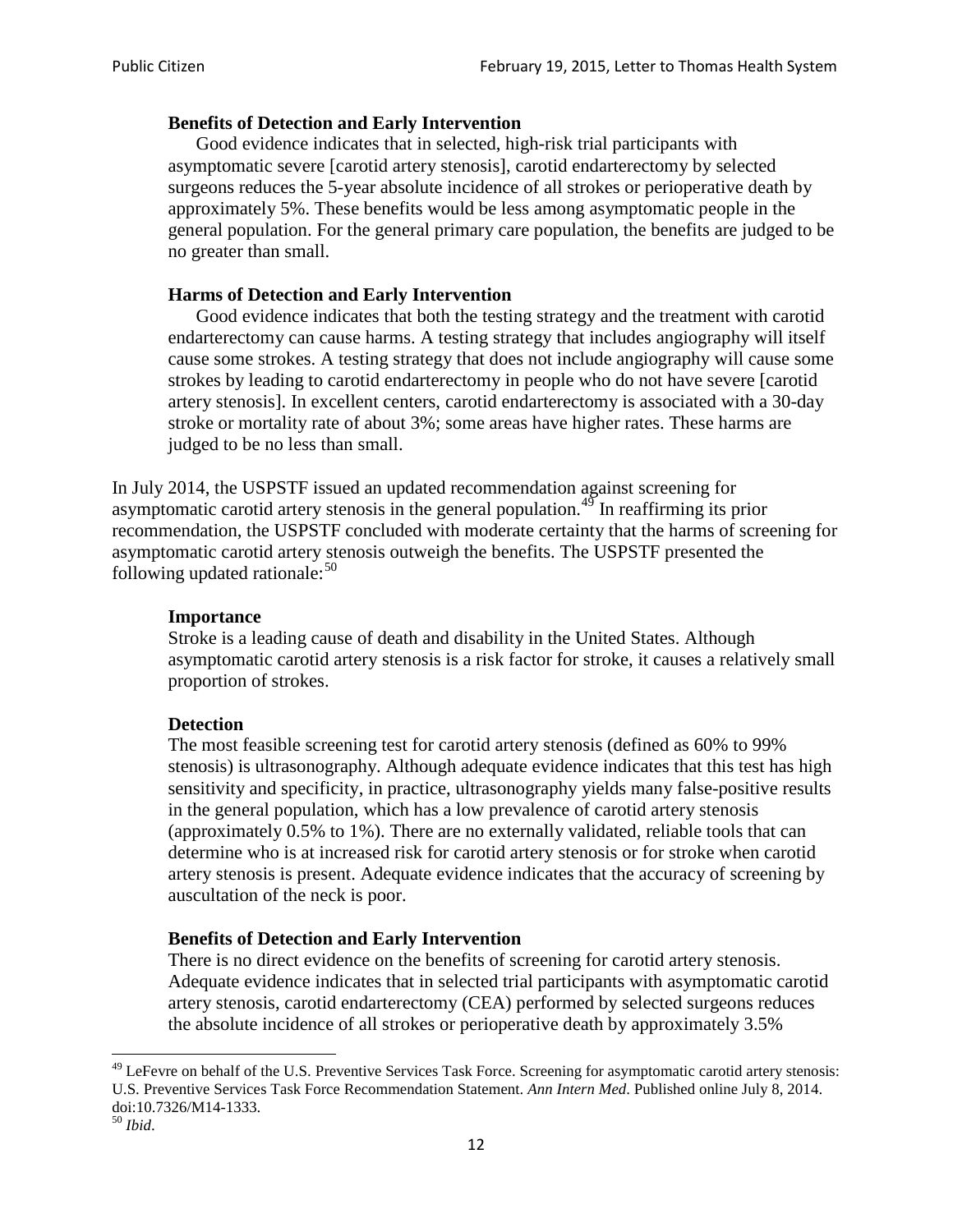compared with (outdated) medical management. However, this difference is probably smaller with current optimal medical management. The magnitude of these benefits would be smaller in asymptomatic persons in the general population. For the general primary care population, the magnitude of benefit is small to none. There is no evidence that identification of asymptomatic carotid artery stenosis leads to any benefit from adding or increasing medication doses (beyond current standard medical therapy for cardiovascular disease prevention).

### **Harms of Detection and Early Intervention**

Adequate evidence indicates that both the testing strategy for carotid artery stenosis and treatment with CEA can cause harms. Although screening with ultrasonography has few direct harms, all screening strategies, including those with or without confirmatory tests (that is, digital subtraction or magnetic resonance angiography), have imperfect sensitivity and specificity and could lead to unnecessary interventions and result in serious harms. In selected centers similar to those in the trials, CEA is associated with a 30-day stroke or mortality rate of approximately 2.4%; reported rates are as high as approximately 5% in low-volume centers and 6% in certain states. Myocardial infarctions are reported in 0.8% to 2.2% of patients after CEA. The 30-day stroke or mortality rate after carotid angioplasty and stenting (CAAS) is approximately 3.1% to 3.8%. The overall magnitude of harms of screening and subsequent treatment of asymptomatic carotid artery stenosis is small to moderate depending on patient population, surgeon, center volume, and geographic location.

In 2007, the American Society of Neuroimaging, with co-sponsorship by the Society of Vascular and Interventional Neurology, issued evidence-based recommendations on the screening of asymptomatic carotid artery disease in the general population and selected subsets of patients.<sup>[51](#page-12-0)</sup> These societies issued a grade E recommendation *against* screening for carotid artery stenosis in the general population or in a selected population based on age, gender or any other variable alone. The criteria for a grade E recommendation were that the prevalence of disease may be high or low but detection and treatment is documented to have no benefit, or prevalence of disease is low. They also issued a grade A recommendation that screening of selective subpopulations of adults age 65 or older with at least three cardiovascular risk factors (hypertension, coronary artery disease, current cigarette smoking or hyperlipidemia) needs to be considered. The criteria of a grade A recommendation were that the prevalence of disease is high and detection and treatment is of documented benefit.

In 2011, the Society for Vascular Surgery issued a position statement recommending ultrasound screening of carotid arteries only for high-risk individuals age 55 or older, taking into account cardiovascular risk factors, such as a history of hypertension, diabetes mellitus, smoking,

<span id="page-12-0"></span><sup>&</sup>lt;sup>51</sup> Qureshi AI, Alexandrov AV, Tegeler CH, et al. Guidelines for screening of extracranial carotid artery disease: a statement for healthcare professionals from the multidisciplinary practice guidelines committee of the American Society of Neuroimaging; cosponsored by the Society of Vascular and Interventional Neurology. *J Neuroimaging*. 2007;17(1):19-47.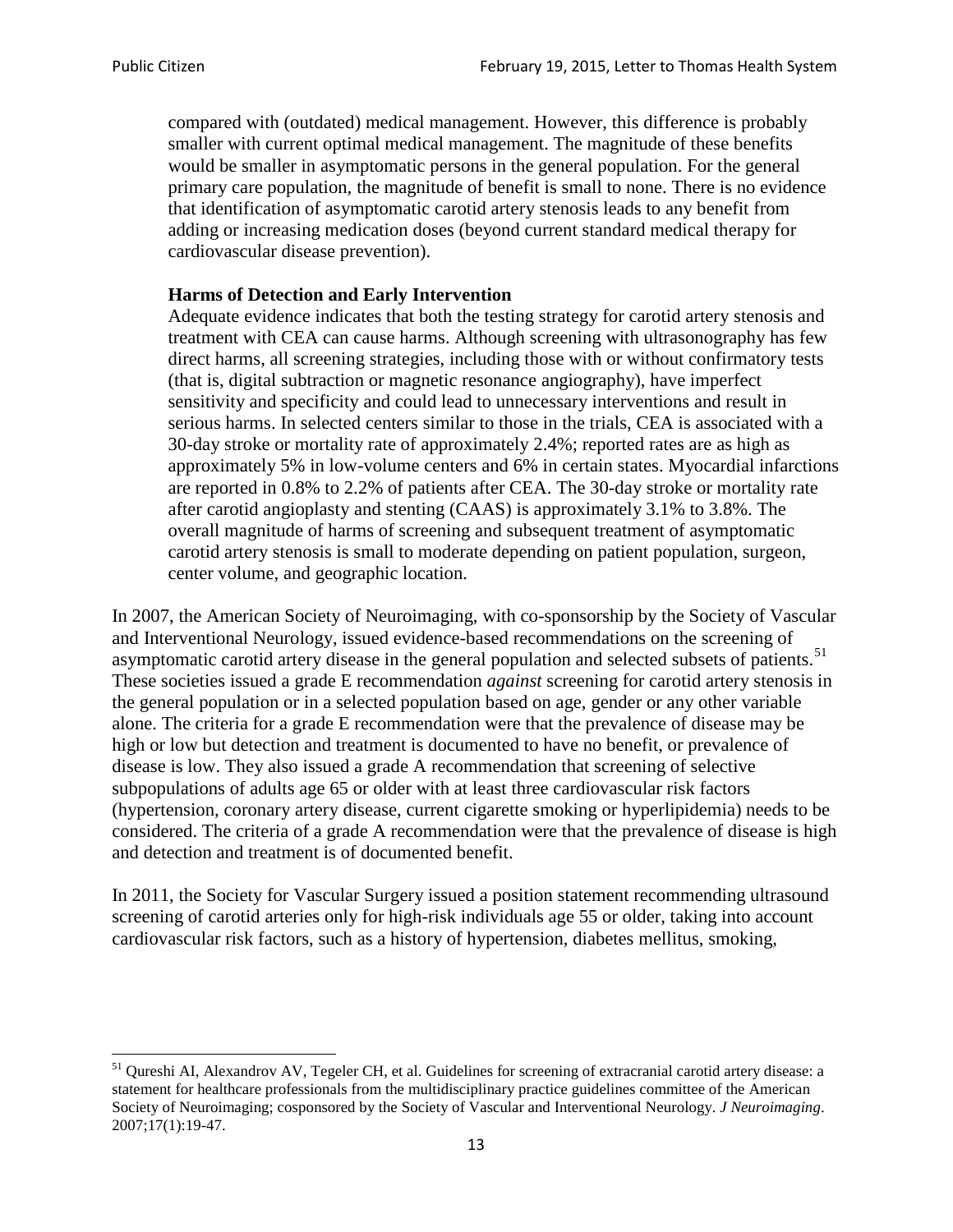hypercholesterolemia, or known cardiovascular disease.<sup>[52](#page-13-0)</sup> The position statement provided little substantive evidence to support this recommendation.

Thus, screening for carotid artery stenosis with ultrasound in the general, asymptomatic population has *not* been shown to significantly improve clinical outcomes, and numerous medical professional organizations strongly recommend against such screening.

### **C. Abdominal Aortic Aneurysm Ultrasound:**

The Life Line Screening online promotional materials state:<sup>[53](#page-13-1)</sup>

An Abdominal Aortic Aneurysm (AAA), a specific kind of aneurysm, is a condition in which the lining of the blood vessel called the aorta is enlarged within the abdomen. Abdominal aortic aneurysms pose a threat because they are usually silent until a medical emergency occurs.

The abdominal aorta is the largest blood vessel in the body and the main artery that originates in the heart. As the lining weakens from age and other risk factors, the vessel wall thins and expands. …

Screening for Aortic Aneurysms

• A painless, non-invasive procedure, an abdominal aortic aneurysm screening requires you to lie on your back while a technician uses ultrasound to take images and measurements of your abdominal aorta. …

Who should have an aortic aneurysm screening?

• Anyone with risk factors

How often should I get an aortic aneurysm screening?

• Annually

By definition, an AAA is present when aortic diameter equals or exceeds 3.0 cm (slightly more than one inch).<sup>[54](#page-13-2)</sup> Most people who have an AAA show no signs or symptoms until it ruptures. The strongest risk factor for *rupture* of an AAA is the aortic diameter.<sup>[55](#page-13-3)</sup> Thus, risk of AAA rupture rises with increasing size of the aneurysm. AAAs with a diameter between 3.0 and 3.9

<span id="page-13-0"></span> $52$  Society for Vascular Surgery. SVS position statement on vascular screenings. January 2011. http://www.vascularweb.org/about/positionstatements/Pages/svs-position-statement-on-vascular-screening.aspx.<br>Accessed January 14, 2015.

<span id="page-13-1"></span>Accessed January 14, 2015.<br>
Sa Life Line Screening. Abdominal aortic aneurysm screening. http://www.lifelinescreening.com/What-We-<br>
Do/What-We-Screen-For/Abdominal-Aortic-Aneurysms. Accessed January 9, 2015.

<span id="page-13-2"></span> $\frac{1}{54}$  Fleming C, Whitlock EP, Beil TL, Lederle FA. Screening for abdominal aortic aneurysm: A best-evidence systematic review for the U.S. Preventive Services Task Force. *Ann Intern Med.* 2005;142(3):203-211.<br><sup>55</sup> Lederle FA, Johnson GR, Wilson SE, et al. Rupture rate of large abdominal aortic aneurysms in patients refusing

<span id="page-13-3"></span>or unfit for elective repair. *JAMA*. 2002;287(22):2968-2972.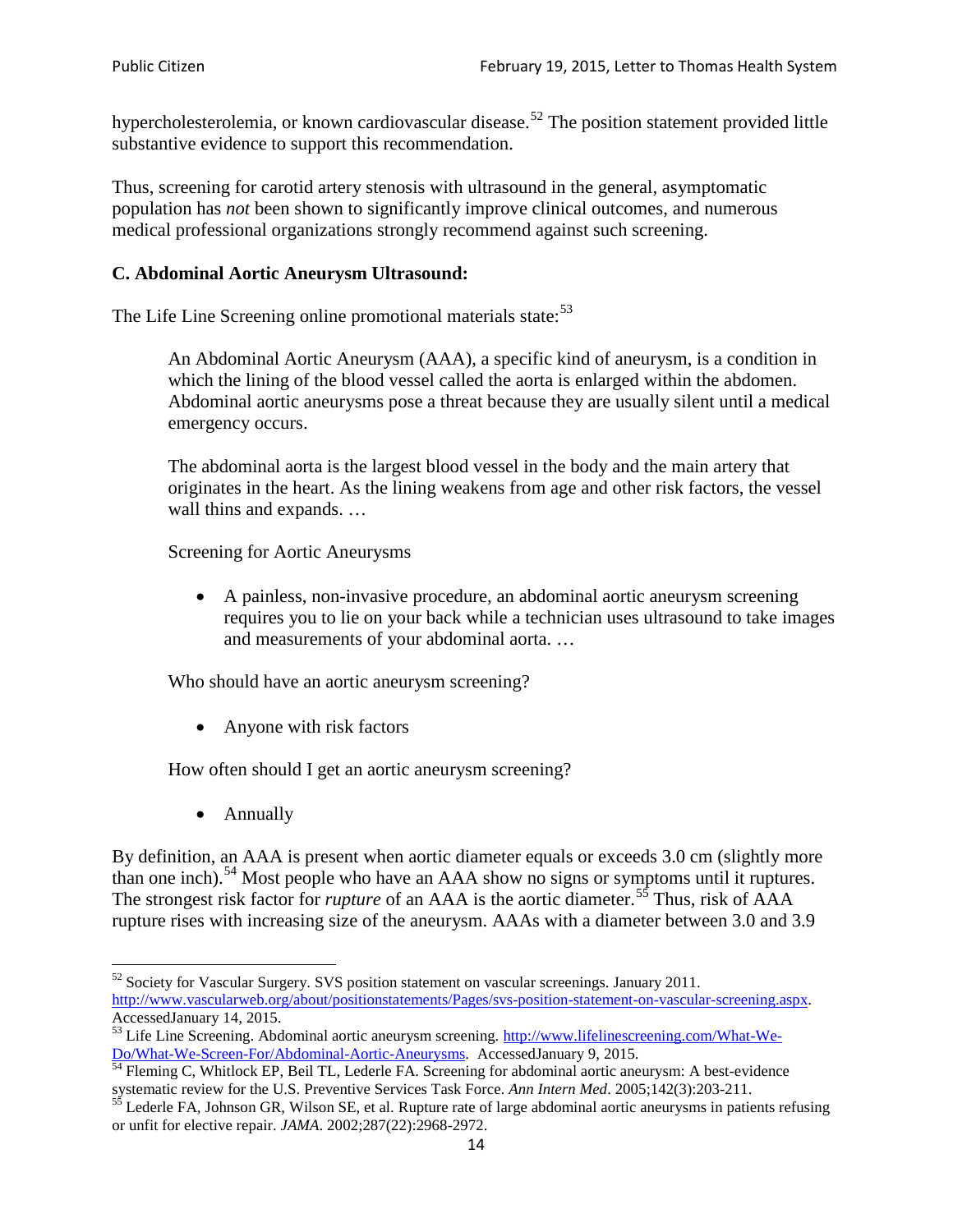cm have an essentially 0 percent annual rupture risk; those with between 4.0 and 4.9 cm have a 1 percent risk; and those between 5.0 and 5.9 cm have a 11 percent annual rupture risk.<sup>[56](#page-14-0)</sup>

In a study of an unselected general population in the U.K., the prevalence of AAA was six times greater in men than women for all age groups.<sup>[57](#page-14-1)</sup> For men not screened for  $AAA$ , almost all deaths from ruptured AAAs occurred after age 65, with more than half occurring before age 80.<sup>[58](#page-14-2)</sup> For women not screened for AAA, the majority of AAA-related deaths occurred after age 80.<sup>[59](#page-14-3)</sup>

Several major medical professional organizations affirmatively recommend one-time ultrasound screening for AAAs *only in certain high-risk individuals* given the epidemiology of AAAs described above, and we are not aware of any major medical professional organization that endorses indiscriminate ultrasound screening for AAAs in low-risk, asymptomatic individuals.

In 2005, the USPSTF issued the following evidence-based recommendations for AAA screening:  $60$ 

(1) A grade B recommendation for one-time screening for AAA by ultrasonography in men age 65 to 75 who have ever smoked. In making this a grade [B recommendation,](http://www.uspreventiveservicestaskforce.org/uspstf/gradespre.htm#brec) the USPSTF offered the following rationale:

> The USPSTF found good evidence that screening for AAA and surgical repair of large AAAs ( $\geq$ 5.5 cm) in men age 65 to 75 years who have ever smoked (current and former smokers) leads to decreased AAA-specific mortality. There is good evidence that abdominal ultrasonography, performed in a setting with adequate quality assurance (that is, in an accredited facility with credentialed technologists), is an accurate screening test for AAA. There is also good evidence of important harms of screening and early treatment, including an increased number of surgeries with associated clinically significant morbidity and mortality, and short-term psychological harms. On the basis of the moderate magnitude of net benefit, the USPSTF concluded that the benefits of screening for AAA in men age 65 to 75 years who have ever smoked outweigh the harms.

(2) No recommendation for or against screening for AAA in men age 65 to 75 who have *never* smoked. In making this grade C recommendation, the USPSTF offered the following rationale:

> The USPSTF found good evidence that screening for AAA in men age 65 to 75 years who have never smoked leads to decreased AAA-specific mortality. There is, however, a lower prevalence of large AAAs in men who have never smoked

<span id="page-14-0"></span><sup>&</sup>lt;sup>56</sup> LeFevre ML on behalf of the U.S. Preventive Services Task Force. Screening for abdominal aortic aneurysm: U.S. Preventive Services Task Force recommendation statement. *Ann Intern Med*. Online June 24, 2014. doi:

<span id="page-14-1"></span><sup>10.7326/</sup>M14-1204.<br> $57$  Scott RA, Bridgewater SG, Ashton HA. Randomized clinical trial of screening for abdominal aortic aneurysm in women. *Br J Surg.* 2002;89(3):283-285.

<span id="page-14-4"></span><span id="page-14-3"></span>

<span id="page-14-2"></span><sup>&</sup>lt;sup>58</sup> *Ibid.*<br><sup>59</sup> *Ibid.* 2002;<br><sup>60</sup> U.S. Preventive Services Task Force. Screening for abdominal aortic aneurysm: Recommendation statement. *Ann Intern Med*. 2005;142(3):198-202.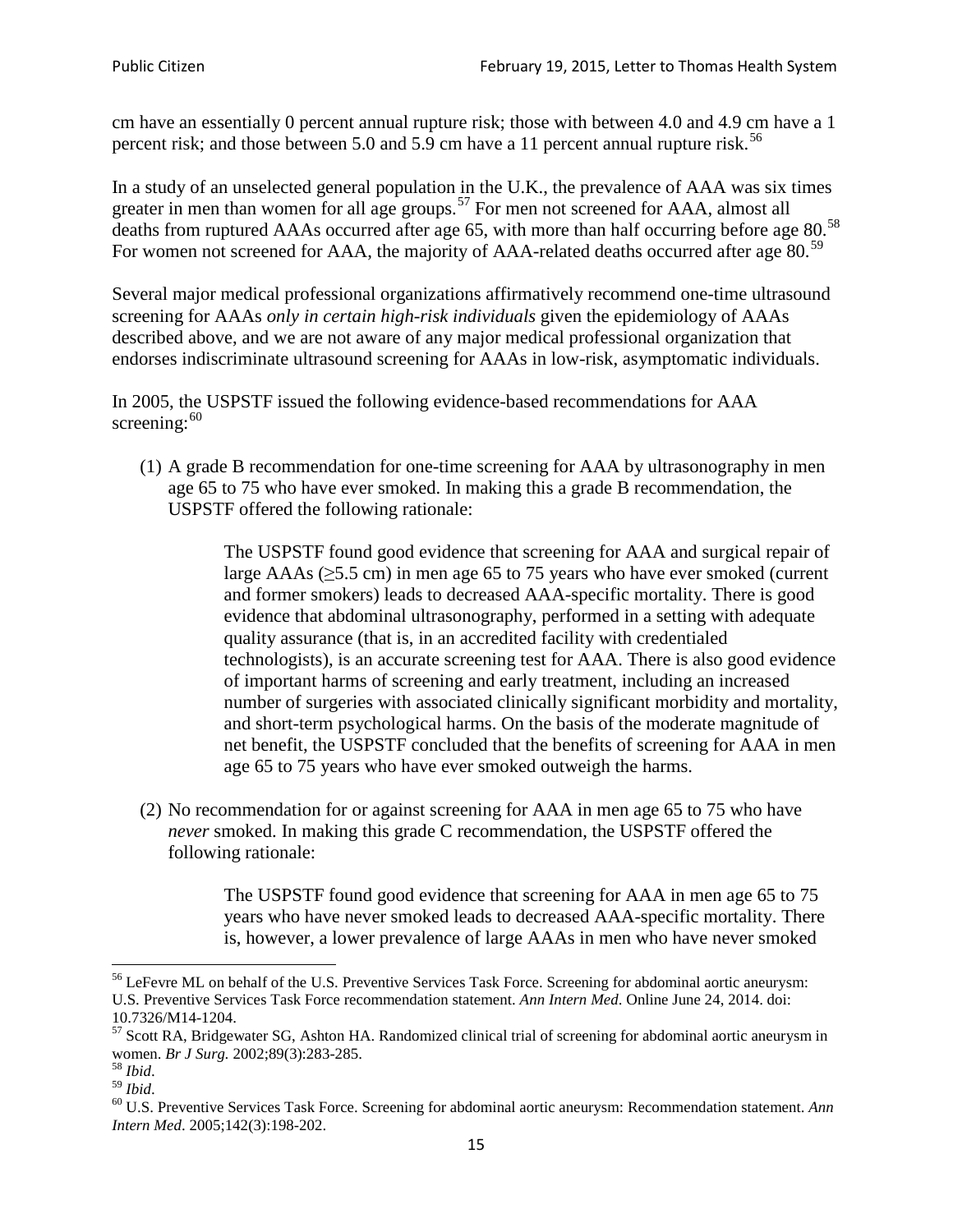compared with men who have ever smoked; thus, the potential benefit from screening men who have never smoked is small. There is good evidence that screening and early treatment lead to important harms, including an increased number of surgeries with associated clinically significant morbidity and mortality, and short-term psychological harms. The USPSTF concluded that the balance between the benefits and harms of screening for AAA is too close to make a general recommendation in this population.

(3) A grade D recommendation *against* routine screening for AAA in women. In making this a grade D recommendation, the USPSTF offered the following rationale:

> Because of the low prevalence of large AAAs in women, the number of AAArelated deaths that can be prevented by screening this population is small. There is good evidence that screening and early treatment result in important harms, including an increased number of surgeries with associated morbidity and mortality, and psychological harms. The USPSTF concluded that the harms of screening women for AAA therefore outweigh the benefits.

In June 2014, the USPSTF issued a revised recommendation statement, based on an updated review of the available evidence published between January 2004 and January 2013.<sup>[61](#page-15-0)</sup> The updated recommendations differ slightly from the 2005 recommendations and include the following: $62$ 

(1) A grade B recommendation for one-time screening for AAA with ultrasonography in men ages 65 to 75 who have ever smoked (no change from 2005). The USPSTF provided the following updated rationale for this unchanged recommendation:

> Four large, population-based, randomized, controlled trials (RCTs) show that invitation to 1-time screening for AAA is associated with reduced AAA-specific mortality in men. This benefit begins 3 years after testing and persists up to 15 years. In addition, risk reduction for AAA rupture and emergency surgery persists up to 10 to 13 years.

> In the 2 highest-quality trials, the relative reduction in AAA-specific mortality after 13 years was 42% to 66%. In the largest trial, where prevalence of AAA was approximately 5% in the screened group, screening was associated with an absolute risk reduction in death of 1.4 per 1000 men.

Abdominal aortic aneurysms are most prevalent in men who have ever smoked, occurring in approximately 6% to 7% of this population. This prevalence increases the importance of screening in these men because it maximizes the absolute benefit that could be achieved (that is, it improves the likelihood that

<span id="page-15-0"></span><sup>61</sup> Guirguis-Blake JM, Beil TL, Senger CA Whitlock EP. Ultrasonography screening for abdominal aortic aneurysms: A systematic review for the U.S. Preventive Services Task Force. *Ann Intern Med*. 2014;160(5):321- 329.

<span id="page-15-1"></span> $62$  LeFevre ML on behalf of the U.S. Preventive Services Task Force. Screening for abdominal aortic aneurysm: U.S. Preventive Services Task Force recommendation statement. *Ann Intern Med*. 2014;161(4):281-290..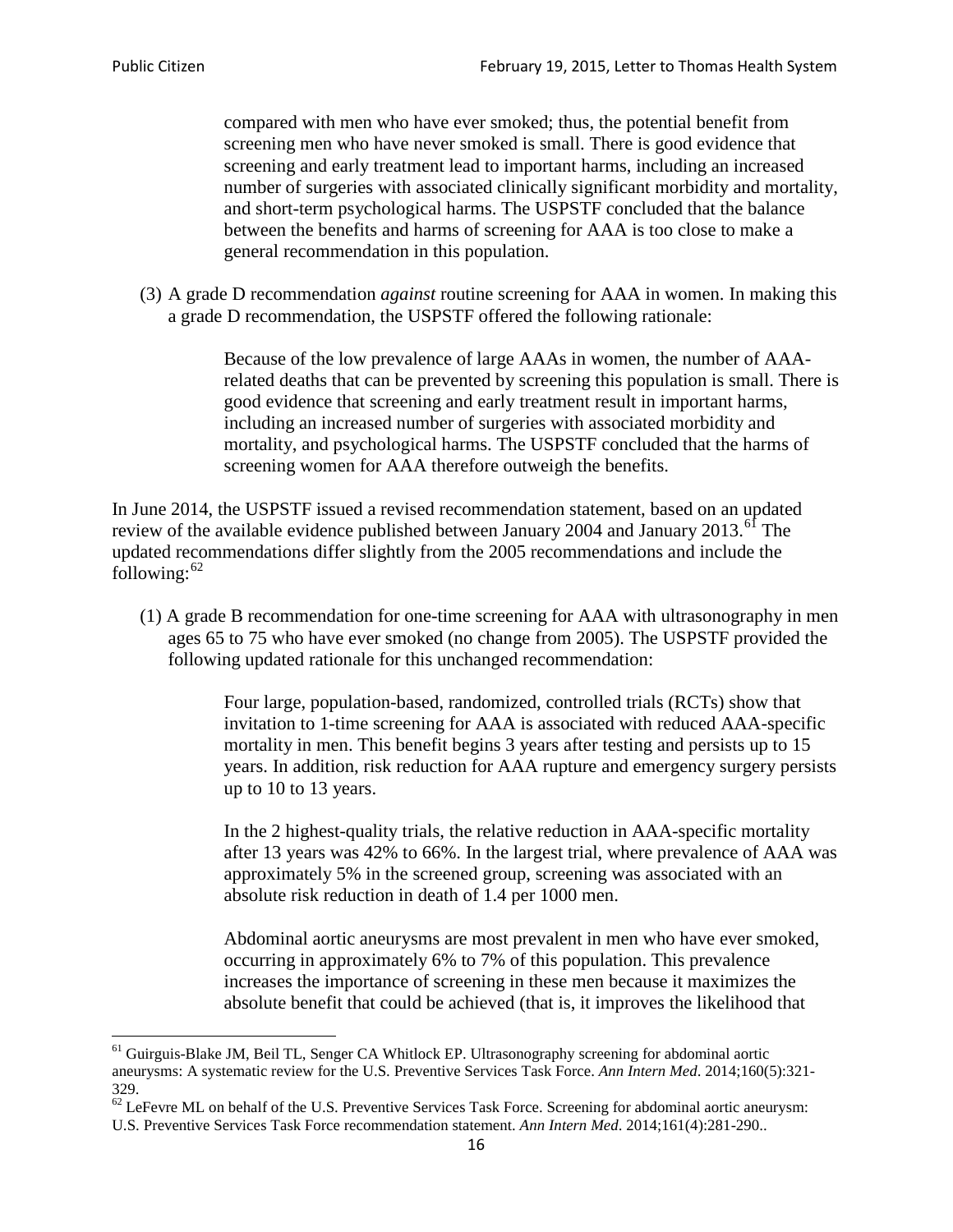men in this group will benefit from screening). Convincing evidence shows that 1-time screening with ultrasonography results in a moderate benefit in men aged 65 to 75 years who have ever smoked.

The USPSTF concluded with high certainty that screening for AAA with ultrasonography in men ages 65 to 75 who have ever smoked has a moderate net benefit.

(2) A grade C recommendation that clinicians *selectively* offer screening for AAA in men ages 65 to 75 who have never smoked rather than routinely screening all men in this group. Evidence indicates that the net benefit of screening all men ages 65 to 75 years who have never smoked is small. In determining whether this service is appropriate in individual cases, patients and clinicians should consider the balance of benefits and harms on the basis of evidence relevant to the patient's medical history, family history, other risk factors, and personal values. The USPSTF offered the following rationale for this new recommendation:

> Screening men overall reduces AAA-specific death, rupture, and emergency surgery. However, the lower prevalence of AAA in men who have never smoked (approximately 2%) substantially reduces the absolute benefit (that is, it greatly lowers the probability that men in this group will benefit from screening). Adequate evidence shows that 1-time screening for AAA with ultrasonography results in a small benefit in men aged 65 to 75 years who have never smoked.

The USPSTF also suggested the following clinical considerations with respect to this new recommendation:

Despite the demonstrated benefits of screening for AAA in men overall, the lower prevalence of AAA in male never-smokers versus male ever-smokers suggests that clinicians should consider a patient's risk factors and the potential for harm before screening for AAA rather than routinely offering screening to all male never-smokers. Important risk factors for AAA include older age and a firstdegree relative with an AAA; other risk factors include a history of other vascular aneurysms, coronary artery disease, cerebrovascular disease, atherosclerosis, hypercholesterolemia, obesity, and hypertension. Factors associated with a reduced risk for AAA include African American race, Hispanic ethnicity, and diabetes.

(3) An I statement concluding that the current evidence is insufficient to assess the balance of benefits and harms of screening for AAA in women ages 65 to 75 who have ever smoked. (An I statement means the USPSTF concludes that the current evidence is insufficient to assess the balance of benefits and harms of the service. Evidence may be lacking, of poor quality, or conflicting, and the balance of benefits and harms cannot be determined.) The USPSTF offered the following rationale for this draft statement:

> *Potential Preventable Burden.* A screening study in Sweden found that the prevalence of AAA in women aged 70 years was low (0.8%) for ever-smokers but increased to 2.0% for current smokers. A meta-analysis of individual-patient data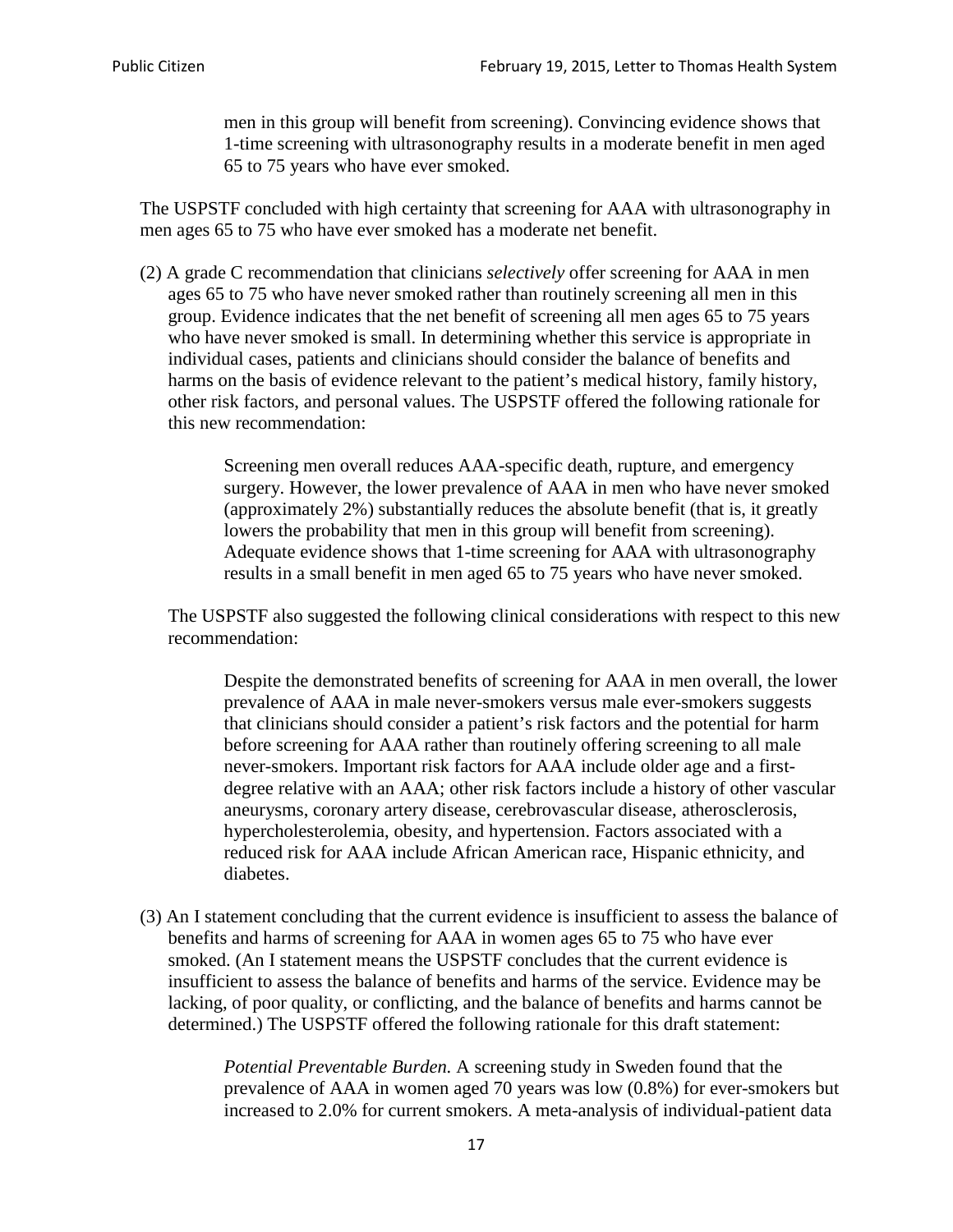found that women have a higher risk than men for AAA rupture at the same diameter (hazard ratio [HR], 3.76 [95% CI, 2.58 to 5.47]). However, AAAassociated deaths occur at an older age in women (at a time of increased competing causes of death and a declining benefit–risk ratio for operative interventions), with 70% of deaths occurring after age 80 years in women compared with fewer than 50% in men. In the only screening RCT that included women, most screen-detected AAAs in women were small (3.0 to 3.9 cm) and AAA-specific mortality was low in screened and unscreened women  $(\leq 0.2\%)$ after 10 years.

*Potential Harms.* Four RCTs (primarily done in men) showed that screening for AAA doubled the rate of AAA-associated surgeries, largely driven by an increase in elective surgeries. Most screen-detected AAAs were below the 5.5-cm threshold for immediate repair. This finding generally results in long-term or lifelong surveillance and is probably associated with some amount of overtreatment, although the magnitude of this burden is difficult to quantify.

Most screening trials reported an associated decrease in emergency AAA repairs and a reduced 30-day mortality rate associated with emergency surgery in populations invited to screen, although mortality associated with elective surgery was not reduced. Operative mortality associated with AAAs is higher in women than in men (7% vs. 5% for open repair and 2% vs. 1% for endovascular repair, respectively).

*Costs.* In addition to the cost of ultrasonography screening (approximately \$100), the estimated potential associated cost of elective surgery to repair a screendetected AAA ranges from \$37 000 to \$43 000. Potential opportunity costs also may arise, because screening may take the place of other preventive activities that may be more beneficial to the patient.

*Current Practice.* Screening for AAA is provided as part of the "welcome-to-Medicare visit" for women who have a family history of AAA. However, the evidence is insufficient to accurately characterize current practice patterns related to screening for AAA in women.

A retrospective analysis from 2000 to 2010 used the National Inpatient Sample, a database that has a stratified 20% random sample of all nonfederal inpatient hospital admissions in the United States. This analysis found that women are more likely than men to have open surgery versus endovascular aneurysm repair (EVAR) for unruptured AAA (24% vs. 17%, respectively), potentially because of issues with access to the iliac artery (that is, smaller artery size) that may preclude endovascular management.

A retrospective review of 4026 AAA repairs in the Vascular Study Group of New England database (a voluntary registry from 30 academic and community hospitals in the 6 New England states) reported that women were more likely than men to have open surgery versus EVAR and to be older and have smaller aortic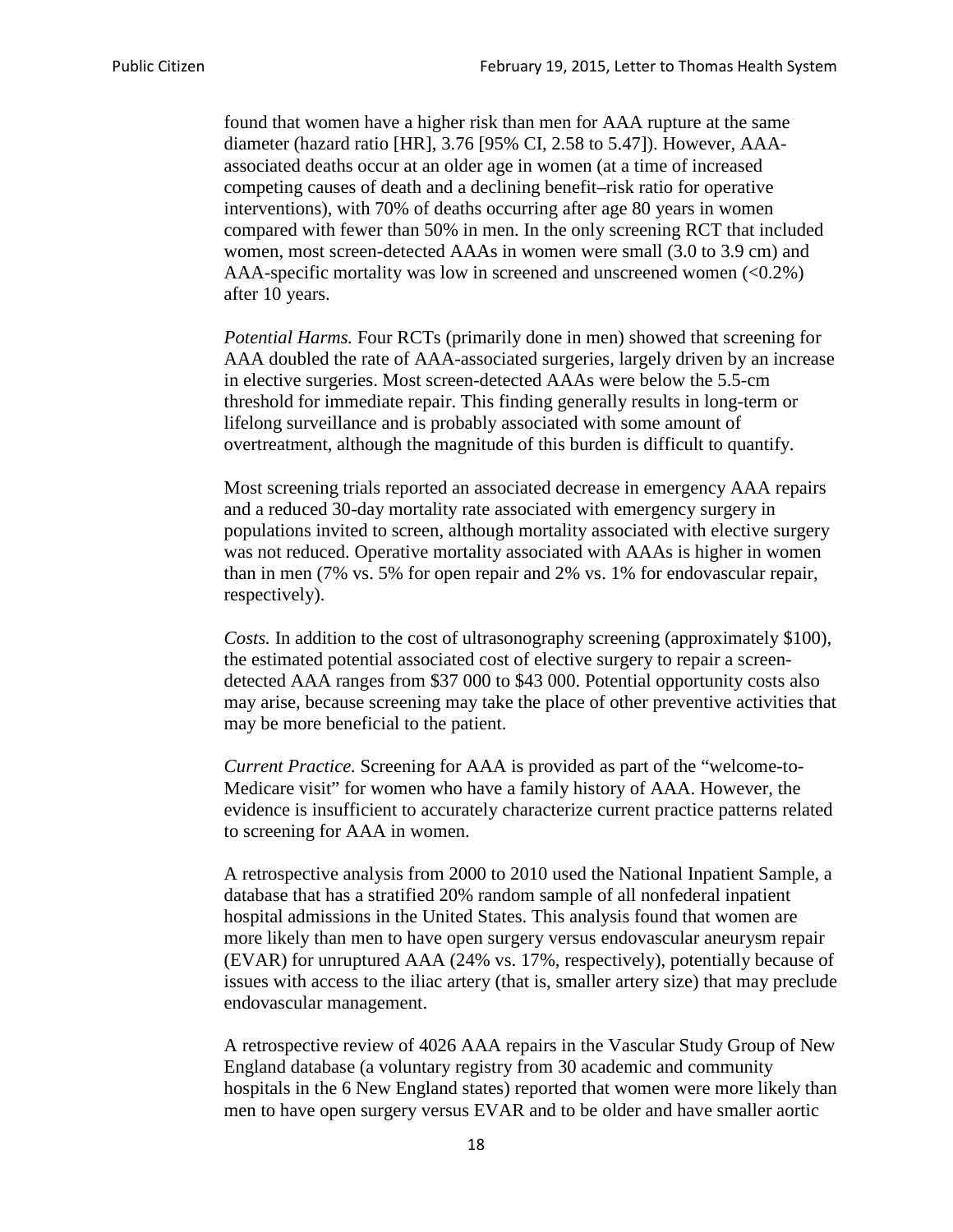diameters at the time of repair. Postoperative complications were higher in women than in men after elective EVAR or open repair, including emergency reoperations, dysrhythmias, leg ischemia or emboli, bowel ischemia, or need for discharge to another medical facility rather than home.

(4) A grade D recommendation *against* routine screening for AAA in women who have never smoked. The USPSTF offered the following rationale for this draft updated recommendation:

> The prevalence of AAA in women who have never smoked is low (0.03% to 0.60% in women aged 50 to 79 years). The evidence also shows no apparent benefit of screening for AAA in women. The USPSTF therefore concludes that adequate evidence shows that the absolute benefit of 1-time screening for AAA with ultrasonography in women who have never smoked can effectively be bounded at none or almost none.

In discussing the harms of detection and early treatment of AAAs, the USPSTF noted the following: $63$ 

In the available trials, groups invited to screening were approximately twice as likely as control groups to have any AAA surgery within 3 to 5 years, predominantly driven by an increase in elective surgeries. More than 90% of AAAs identified by screening were below the 5.5-cm threshold for immediate repair. Detecting smaller AAAs generally leads to long-term (potentially lifelong) surveillance.

A person's risk for death related to elective surgery for AAA is lower than that for death related to emergency surgery for rupture. However, the increase in the overall rates of detection and surgery in the screening groups still potentially represents a harm. A proportion of AAAs will never rupture because they do not advance or because a person dies of a competing cause.

The exact extent of overdiagnosis and overtreatment is difficult to estimate. One study from Massachusetts General Hospital reviewed 24 000 consecutive autopsies between 1952 and 1975 and found that 75% of the 473 patients who died with an undetected or unoperated AAA had a cause of death not related to the AAA (41% were >5.1 cm in diameter). Given that even elective treatment is associated with some risk for perioperative mortality, overtreatment is an important issue to consider when deciding whether to screen for this condition....

Convincing evidence shows that the harms associated with 1-time screening for AAA with ultrasonography are at least small in all populations and potentially higher in women because of their higher risk for operative mortality.

In 2011, the Society for Vascular Surgery issued a position statement on vascular screening recommending a one-time ultrasound screening for AAA for all men age 65 or older and

<span id="page-18-0"></span><sup>63</sup> *Ibid*.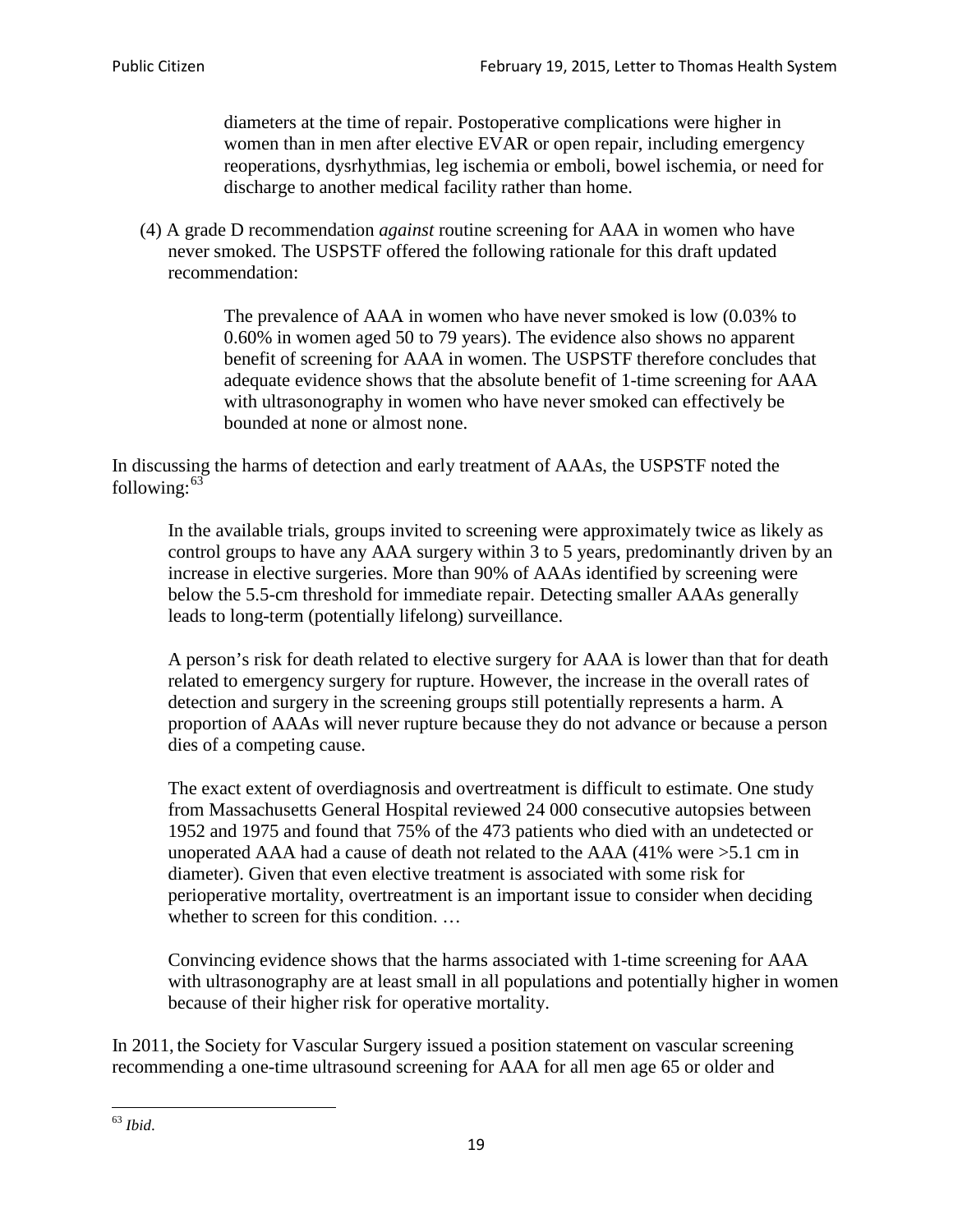screening men as early as age 55 who have a family history of AAA.<sup>[64](#page-19-0)</sup> The society also recommended one-time ultrasound screening for AAA for all women age 65 or older who have a family history of AAA or have smoked.

In 2012, the ACCF, American College of Radiology, American Institute of Ultrasound in Medicine, American Society of Echocardiography, American Society of Nephrology, Intersocietal Commission for the Accreditation of Vascular Laboratories, Society for Cardiovascular Angiography and Interventions, Society of Cardiovascular Computed Tomography, Society for Interventional Radiology, Society for Vascular Medicine, and Society for Vascular Surgery jointly issued evidence-based appropriate use criteria for noninvasive vascular testing (ultrasound and physiological testing) for a variety of possible indications.<sup>[65](#page-19-1)</sup> For each indication, these organizations classified the use of noninvasive vascular testing into one of the following three categories:

- **Appropriate:** The test is one in which the expected incremental information, combined with clinical judgment, exceeds the expected negative consequences — including the risks of the procedure itself and the downstream impact of poor test performance such as delay in diagnosis (false-negatives) or inappropriate diagnosis (false-positives) — by a sufficiently wide margin for the specific indication that the procedure is generally considered acceptable care and a reasonable approach for the indication.
- **Uncertain:** The test *may* be generally acceptable and *may* be a reasonable approach for the specific indication; uncertainty also implies that more research and/or patient information is needed to classify the indication definitively.
- **Inappropriate:** The test *is not* generally acceptable and *is not* a reasonable approach for the specific indication.

These organizations classify screening for AAA as *inappropriate* for anyone under age 65 with no history of smoking, except as noted below. They also classify such screening as *uncertain* for anyone 65 or older with no history of smoking.

These organizations did classify screening for AAA as *appropriate* for the following subgroups:

- Adults older than age 60 with a first-degree relative with an AAA.
- Adults age 65 or older who are current or former smokers.

In summary, the USPSTF and many other major medical professional organizations recommended against routine screening for AAA, or designate such screening as inappropriate for those individuals who are not at high risk for developing AAA. Screening for AAA in the

<span id="page-19-0"></span><sup>64</sup> Society for Vascular Surgery. SVS Position Statement on Vascular Screenings. January 2011. [http://www.vascularweb.org/about/positionstatements/Pages/svs-position-statement-on-vascular-screening.aspx.](http://www.vascularweb.org/about/positionstatements/Pages/svs-position-statement-on-vascular-screening.aspx) 

<span id="page-19-1"></span>Accessed August 21, 2014.<br><sup>65</sup> Mohler ER, Gornik HL, Gerhard-Herman M, et al. ACCF/ACR/AIUM/ASE/ASN/ICAVL/SCAI/SCCT/SIR/ SVM/SVS 2012 appropriate use criteria for peripheral vascular ultrasound and physiological testing part I: Arterial ultrasound and physiological testing*. J Am Coll Cardiol*. 2012;60(3):242-276.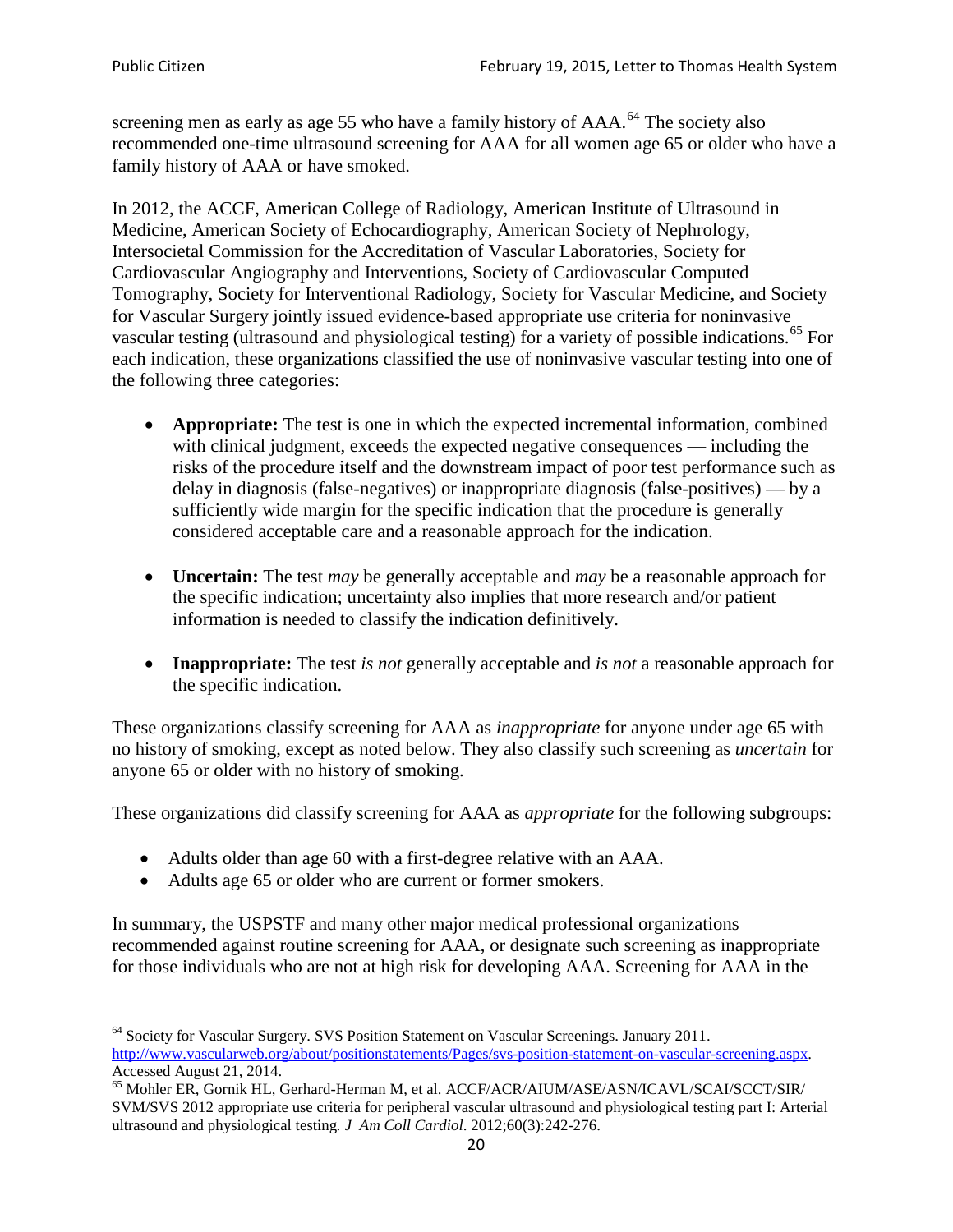general, asymptomatic population has *not* been shown to significantly improve clinical outcome and is likely to do more harm than good.

# **D. Peripheral Arterial Disease Test:**

The Life Line Screening online promotional materials state:<sup>[66](#page-20-0)</sup>

Peripheral Arterial Disease (PAD), more commonly known as hardening of the arteries, affects about eight million Americans. It is a condition in which the large and mediumsized arteries supplying blood to the legs become narrow or clogged, constricting the flow of blood. PAD is caused by atherosclerosis, a gradual process in which cholesterol and scar tissue build up, forming a substance called plaque that clogs the artery. PAD not only causes pain and disability, it also is associated with a much higher risk of heart disease. …

Peripheral Arterial Disease Screening

o A quick, easy and non-invasive procedure, PAD screening is done by using the ankle-brachial index (ABI). After removing your socks and shoes, you will have pressure cuffs placed around your upper arms and ankles. A small ultrasound device will then measure the systolic blood pressure in your limbs. …

Who should have a peripheral arterial disease screening?

• Anyone with risk factors

How often should I get a peripheral arterial disease screening?

• Annually

In 2012, the ACCF, American College of Radiology, American Institute of Ultrasound in Medicine, American Society of Echocardiography, American Society of Nephrology, Intersocietal Commission for the Accreditation of Vascular Laboratories, Society for Cardiovascular Angiography and Interventions, Society of Cardiovascular Computed Tomography, Society for Interventional Radiology, Society for Vascular Medicine, and Society for Vascular Surgery jointly issued evidence-based appropriate use criteria for noninvasive vascular testing (ultrasound and physiological testing) for a variety of possible indications. These appropriate use criteria identify the following as the only appropriate indications for lower extremity artery testing with ABI: patients with diminished pulses, femoral bruit, age greater than 50 with diabetes or smoking, or age greater than 70, which is consistent with ACC/AHA PAD guidelines. The evaluation with ABI for those younger than 50 and those with diabetes was classified as uncertain.<sup>[67](#page-20-1)</sup>

<span id="page-20-0"></span><sup>&</sup>lt;sup>66</sup> Life Line Screening. Peripheral arterial disease screening. [http://www.lifelinescreening.com/What-We-Do/What-](http://www.lifelinescreening.com/What-We-Do/What-We-Screen-For/Peripheral-Arterial-Disease)[We-Screen-For/Peripheral-Arterial-Disease.](http://www.lifelinescreening.com/What-We-Do/What-We-Screen-For/Peripheral-Arterial-Disease) Accessed January 9, 2015.<br><sup>67</sup> Mohler ER, Gornik HL, Gerhard-Herman M, et al. ACCF/ACR/AIUM/ASE/ASN/ICAVL/SCAI/SCCT/SIR/

<span id="page-20-1"></span>SVM/SVS 2012 appropriate use criteria for peripheral vascular ultrasound and physiological testing part I: Arterial ultrasound and physiological testing. *J Am Coll Cardiol*. 2012;60(3):242-276.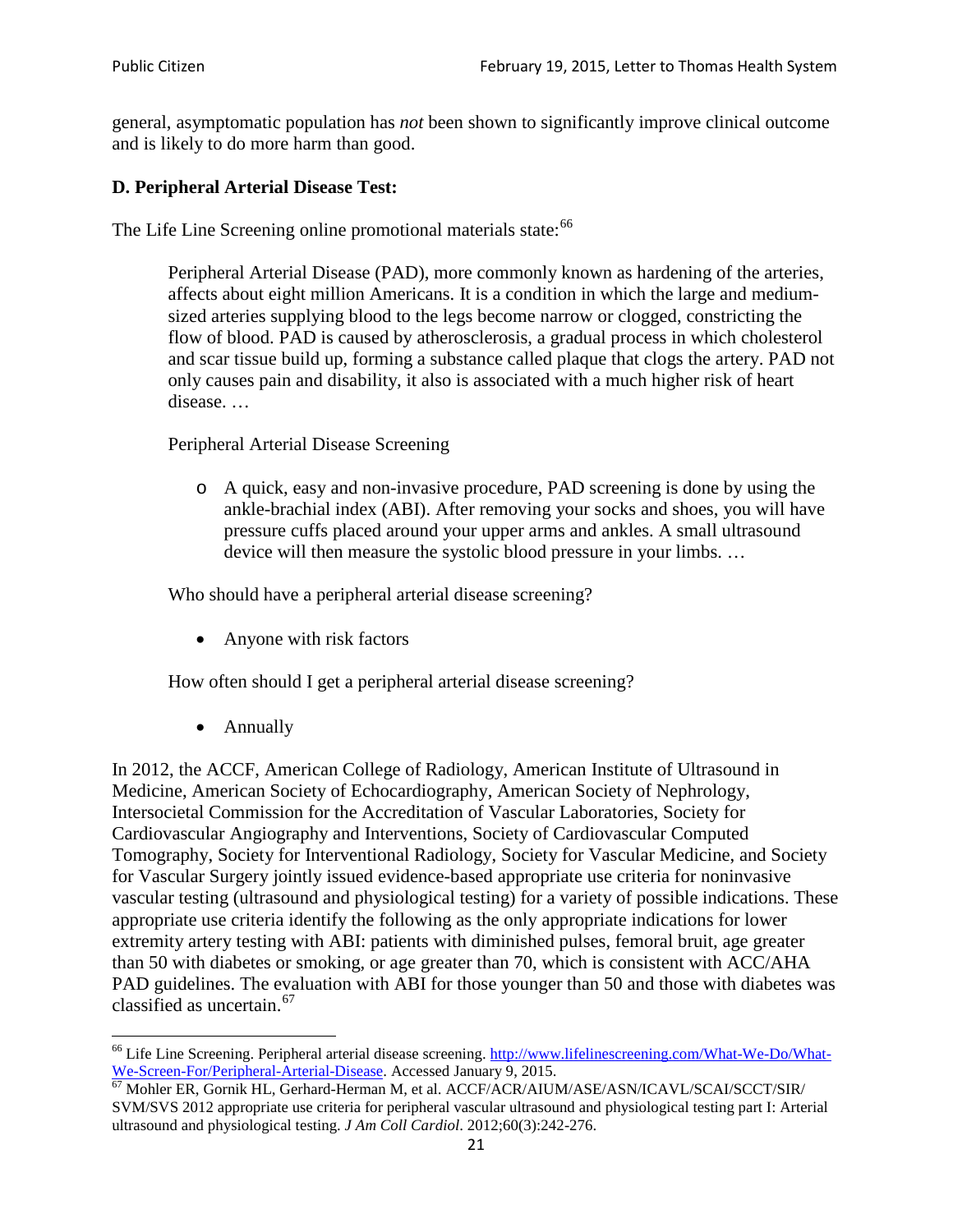In 2013, the USPSTF, based on a systematic review of the scientific literature,<sup>[68](#page-21-0)</sup> issued a grade I statement on ABI testing, concluding that the current evidence is *insufficient* to assess the balance of benefits and harms of screening for peripheral artery disease and cardiovascular disease risk assessment with ABI in adults.<sup>[69](#page-21-1)</sup> In making this statement, the USPSTF noted the following regarding its assessment of the possible benefits and harms of ABI screening:

### **Benefits of Detection and Early Treatment**

The USPSTF found no evidence that screening for and treatment of PAD in asymptomatic patients leads to clinically important benefits. It also reviewed the potential benefits of adding the ABI to the Framingham Risk Score (FRS) and found evidence that this results in some patient risk reclassification; however, how often the reclassification is appropriate or whether it results in improved clinical outcomes is not known.

Determining the overall benefit of ABI testing requires not only evidence on appropriate risk reclassification but also evidence that this reclassification leads to treatments shown to improve clinical outcomes. One randomized trial found that aspirin did not reduce [cardiovascular disease] events in patients with a low ABI. No studies assessed the effect of lipid-lowering therapy or other cardiovascular risk reduction interventions in patients with asymptomatic PAD and no known diagnosis of [cardiovascular disease] or diabetes. The USPSTF found inadequate evidence that early treatment of screen-detected PAD leads to improvement in clinical outcomes.

### **Harms of Detection and Early Treatment**

The USPSTF found no studies addressing the magnitude of harms of screening for PAD with the ABI; however, the direct harms to the patient of screening itself, beyond the time needed for the test, are probably minimal. Other harms resulting from testing may include false-positive results, exposure to gadolinium or contrast dye if magnetic resonance angiography (MRA) or computed tomography angiography (CTA) is used to confirm diagnosis, anxiety, labeling, and opportunity costs.

The USPSTF found inadequate evidence on the harms of early treatment of screendetected PAD. One study showed that low-dose aspirin treatment in asymptomatic patients with a low ABI may increase bleeding. Additional harms associated with treatment include use of unnecessary medications (or higher doses) and their resulting adverse effects and discontinuation of medications known to be effective in patients with established coronary artery disease (CAD) if the patient is reclassified to a lower risk category on the basis of a normal ABI.

We are not aware of any major medical professional organization that endorses such screening for peripheral vascular disease with ABI in the general asymptomatic population.

Moreover, treatment benefits for asymptomatic individuals with screen-detected PAD are not well established, and there appear to be no studies that directly assess the impact of screening

<span id="page-21-0"></span><sup>&</sup>lt;sup>68</sup> Lin JS, Olson CM, Johnson ES, Whitlock EP. The ankle-brachial index for peripheral artery disease screening and cardiovascular disease prediction among asymptomatic adults: A systematic evidence review for the U.S. Preventive Services Task Force. *Ann Intern Med.* 2013;159(5):333-341.<br><sup>69</sup> Moyer VA, U.S. Preventive Services Task Force. Screening for peripheral artery disease and cardiovascular

<span id="page-21-1"></span>disease risk assessment with the ankle–brachial index in adults: U.S. Preventive Service Task Force recommendation statement. *Ann Intern Med.* 2013;159(5):342-348.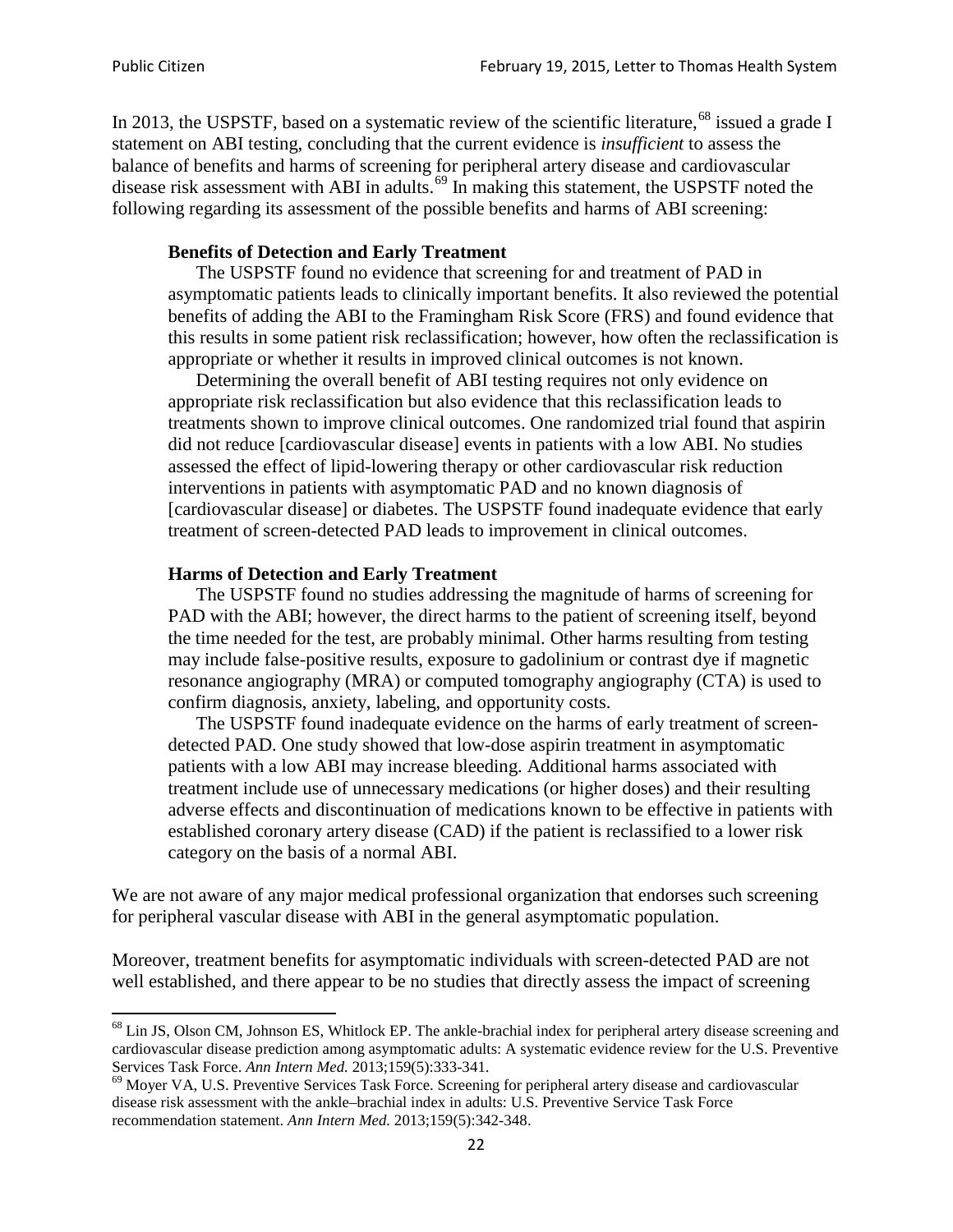unselected adults (or generally asymptomatic adults) with ABI on cardiovascular disease or PAD health outcomes.<sup>[70](#page-22-0)</sup>

# **E. Osteoporosis Screening/Bone Density Test**

The Life Line Screening online promotional materials state: $71$ 

Osteoporosis is a disease in which bone becomes extremely fragile. Bone is a complex living tissue that can be weakened by poor diet and lack of exercise.

As we age, bones begin to break down faster than new bone can be formed. Osteoporosis removes minerals from bones until they become so weak and brittle that they fracture very easily. Actions such as bending to pick up a newspaper, lifting a vacuum, or even coughing can cause a fracture. Some fractures, such as hip fractures, may require hospitalization or major surgery, and may result in disability or even death.

Screening for Osteoporosis

• An easy and painless procedure, an osteoporosis screening requires you to place your foot in an ultrasound device called a bone densitometer. This device then measures the bone mineral density [BMD] of your heel. The heel is measured because its bone is similar to that found in the hip, where fractures most often occur. …

Who should have an Osteoporosis screening?

• Anyone who has the risk factors associated with the disease ...

How often should I get an Osteoporosis screening?

• Annually

Several major medical professional organizations affirmatively recommend screening for osteoporosis in *certain high-risk individuals*, but we are not aware of any major medical professional organization that endorses such screening *annually* for any group of individuals.

In 2008, the American College of Physicians issued the following evidence-based recommendation for osteoporosis screening in men: $^{72}$  $^{72}$  $^{72}$ 

(1) Clinicians should periodically perform individualized assessment of risk factors for osteoporosis in older men (Grade: strong recommendation; moderate-quality evidence).

<span id="page-22-0"></span><sup>70</sup> [Lin JS,](http://www.ncbi.nlm.nih.gov/pubmed?term=Lin%20JS%5BAuthor%5D&cauthor=true&cauthor_uid=24156115) [Olson CM,](http://www.ncbi.nlm.nih.gov/pubmed?term=Olson%20CM%5BAuthor%5D&cauthor=true&cauthor_uid=24156115) [Johnson ES,](http://www.ncbi.nlm.nih.gov/pubmed?term=Johnson%20ES%5BAuthor%5D&cauthor=true&cauthor_uid=24156115) et al. *The Ankle Brachial Index for Peripheral Artery Disease Screening and Cardiovascular Disease Prediction in Asymptomatic Adults: A Systematic Evidence Review for the U.S. Preventive Services Task Force*. Rockville, MD: Agency for Healthcare Research and Quality; 2013.<br>http://www.ncbi.nlm.nih.gov/books/NBK164524. Accessed December 29, 2014.

<span id="page-22-1"></span> $\frac{1}{71}$  Life Line Screening. Osteoporosis screening/bone density test. [http://www.lifelinescreening.com/What-We-](http://www.lifelinescreening.com/What-We-Do/What-We-Screen-For/Osteoporosis) $\frac{Do/What-We-Screen-For/Osteoporosis}{72}$  Qaseem A, Snow V, Shekelle P, et al. Screening for osteoporosis in men: A clinical practice guideline from the

<span id="page-22-2"></span>American College of Physicians. *Ann Intern Med*. 2008;148(9):680-4.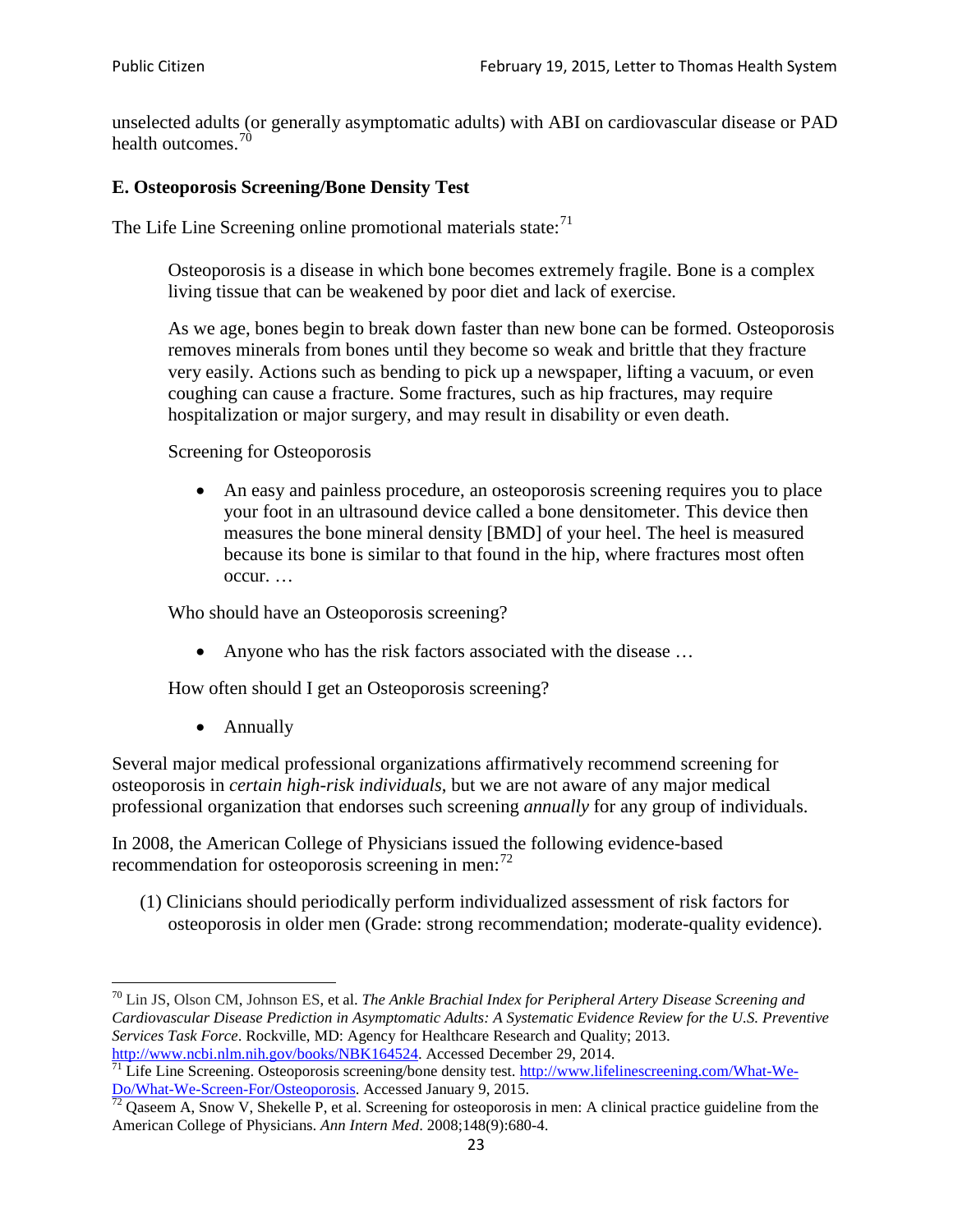A careful assessment of risk for osteoporosis in men is important. The appropriate age to start risk assessment is uncertain. However, by age 65 years, at least 6% of men have DXA [dual-energy X-ray absorptiometry]-determined osteoporosis, therefore, assessment of risk factors before this age is reasonable. Factors that increase the risk for osteoporosis in men include age (>70 years), low body weight (body mass index <20 to 25 kg/m2), weight loss  $\langle$  >10% [compared with the usual young or adult weight or weight loss in recent years]), physical inactivity (participates in no physical activities on a regular basis [walking, climbing stairs, carrying weights, housework, or gardening]), corticosteroid use, androgen deprivation therapy, and previous fragility fracture. Risk assessments should be updated periodically for men who choose not to be screened.

(2) Clinicians should obtain DXA for men who are at increased risk for osteoporosis and are candidates for drug therapy (Grade: strong recommendation; moderate-quality evidence).

Bone density measurement with DXA is the accepted reference standard for diagnosing osteoporosis in men. Men who are at increased risk for osteoporosis are candidates for DXA. Little evidence about alternatives to DXA exists. The 2 most studied methods are quantitative ultrasonography (usually of the calcaneus) and the OST [Osteoporosis Self-Assessment Tool]. Available evidence indicates that neither alternative is sufficiently sensitive or specific at predicting DXA-determined bone mass to be recommended as a substitute for DXA. Although 1 study has demonstrated a strong relationship between calcaneal ultrasonography and subsequent fracture, until treatment trials establish the effectiveness of therapy for osteoporosis diagnosed by ultrasonography rather than DXA, the role of ultrasonography in initiating therapy remains uncertain. No studies have evaluated the optimal intervals for repeated screening by using BMD measurement with DXA.

The evidence review showed that calcaneal ultrasonography predicts DXA-determined osteoporosis only modestly well. However, more important, it was a strong predictor of fracture in men. This may be because ultrasonography identifies other bone properties, such as bone quality, which may not be identified on DXA. Because treatment trials have not measured the effectiveness of therapy for osteoporosis diagnosed by ultrasonography rather than DXA, the role of ultrasonography in diagnosis remains uncertain.

In 2011, the USPSTF issued the following updated evidence-based recommendations for osteoporosis screening:<sup>[73](#page-23-0)</sup>

(1) A grade B recommendation for screening for osteoporosis in women aged 65 years or older and in younger women whose fracture risk is equal to or greater than that of a 65 year-old white woman who has no additional risk factors. In making this a grade B recommendation, the USPSTF offered the following rationale:

> No controlled studies have evaluated the effect of screening for osteoporosis on fracture rates or fracture-related morbidity or mortality.

<span id="page-23-0"></span><sup>&</sup>lt;sup>73</sup> U.S. Preventive Services Task Force. Screening for osteoporosis: U.S. Preventive Services Task Force recommendation statement. *Ann Intern Med*. 2011;154(5):356-364.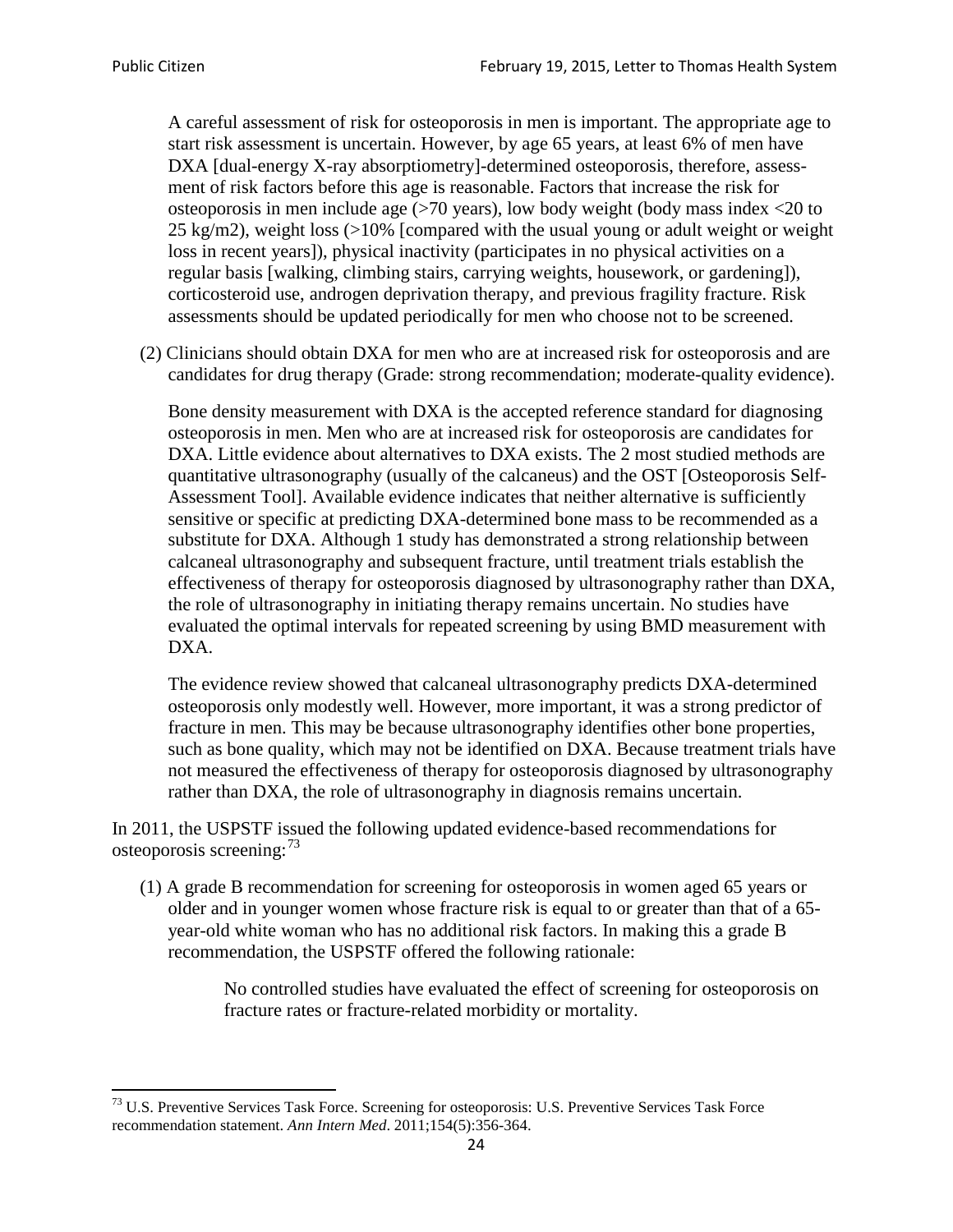In postmenopausal women who have no previous osteoporotic fractures, the USPSTF found convincing evidence that drug therapies reduce the risk for fractures. In women aged 65 years or older and in younger women whose fracture risk is equal to or greater than that of a 65-year-old white woman who has no additional risk factors, the USPSTF judged that the benefit of treating screeningdetected osteoporosis is at least moderate.

(2) An I statement concluding that the current evidence is insufficient to assess the balance of benefits and harms of screening for osteoporosis in men.

> Because of the lack of relevant studies, the USPSTF found inadequate evidence that drug therapies reduce the risk for fractures in men who have no previous osteoporotic fractures. The USPSTF identified the absence of randomized trials of primary fracture prevention in men who have osteoporosis as a critical gap in the evidence.

The USPSTF concludes that for men, evidence of the benefits of screening for osteoporosis is lacking and the balance of benefits and harms cannot be determined.

In discussing how often women should be screened for osteoporosis, the USPSTF noted the following: $74$ 

The potential value of rescreening women whose initial screening test did not detect osteoporosis is to improve fracture risk prediction. Evidence is lacking about optimal intervals for repeated screening and whether repeated screening is necessary in a woman with normal BMD. Because of limitations in the precision of testing, a minimum of 2 years may be needed to reliably measure a change in BMD; however, longer intervals may be necessary to improve fracture risk prediction. A prospective study of 4124 women aged 65 years or older found that neither repeated BMD measurement nor the change in BMD after 8 years was more predictive of subsequent fracture risk than the original measurement.

In 2012, the American College of Obstetricians and Gynecologists (ACOG) issued the following updated evidence-based recommendations on screening women for osteoporosis:<sup>[75](#page-24-1)</sup>

Bone density screening for women should begin at age 65 years. DXA absorptiometry screening can be used selectively for women younger than 65 years if they are postmenopausal and have other significant risk factors for osteoporosis or fracture.

Regarding how often women should be screened for osteoporosis, the ACOG recommended the following: $^{76}$  $^{76}$  $^{76}$ 

(1) In the absence of new risk factors, DXA screening should not be performed more frequently than every 2 years.

<span id="page-24-2"></span><span id="page-24-1"></span><span id="page-24-0"></span><sup>74</sup> *Ibid.* <sup>75</sup> American College of Obstetricians and Gynecologists. Osteoporosis. September 17, 2012. [http://www.guideline.gov/content.aspx?id=38413#Section420.](http://www.guideline.gov/content.aspx?id=38413#Section420) Accessed January 7, 2015.<br><sup>76</sup> *Ibid.*